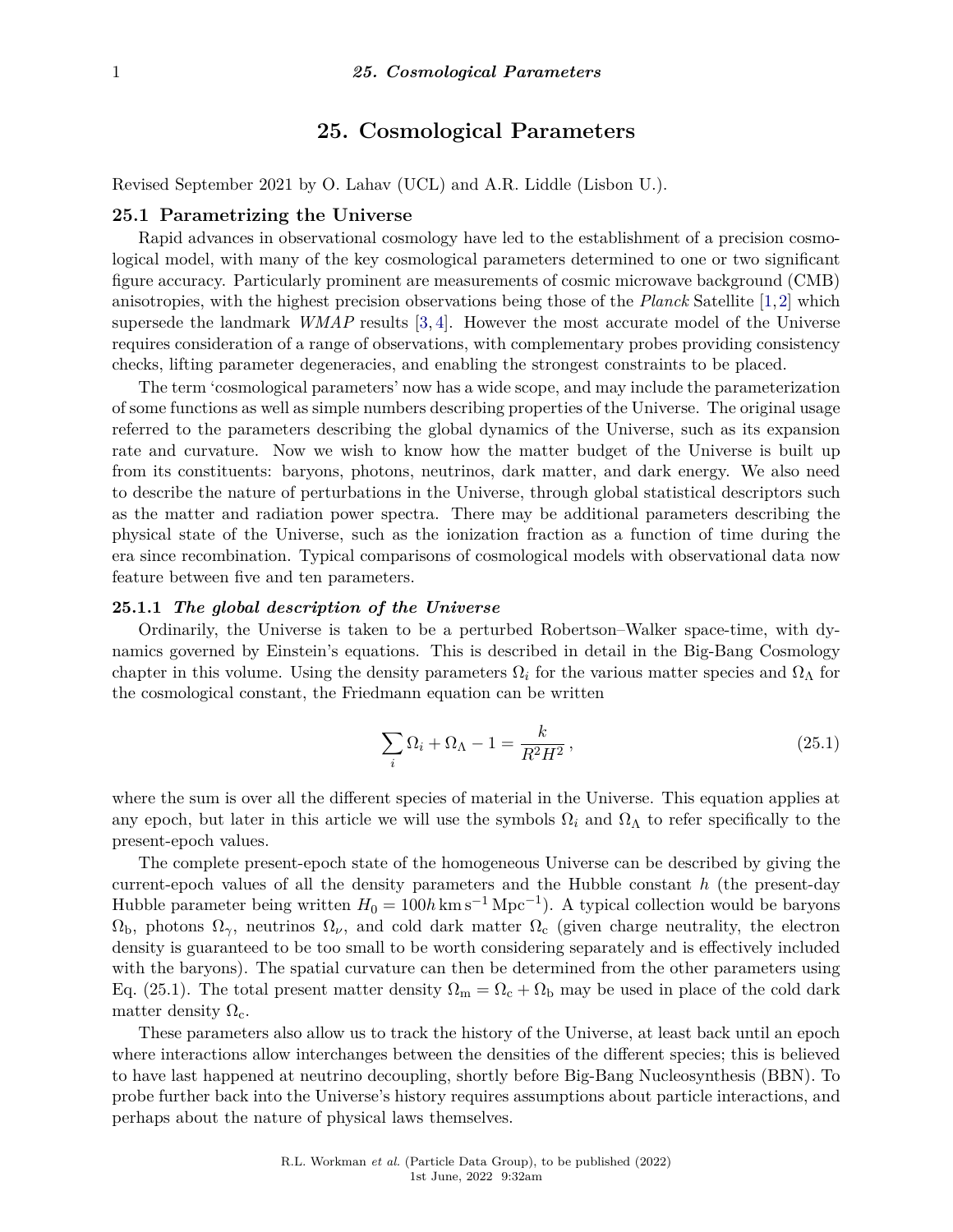The standard neutrino sector has three flavors. For neutrinos of mass in the range  $5 \times 10^{-4}$  eV to 1 MeV, the density parameter in neutrinos is predicted to be

$$
\Omega_{\nu}h^2 = \frac{\sum m_{\nu}}{93.14 \,\text{eV}},\tag{25.2}
$$

where the sum is over all families with mass in that range (higher masses need a more sophisticated calculation). We use units with  $c = 1$  throughout. Results on atmospheric and Solar neutrino oscillations [\[5\]](#page-15-4) imply non-zero mass-squared differences between the three neutrino flavors. These oscillation experiments cannot tell us the absolute neutrino masses, but within the normal assumption of a mass hierarchy suggest a lower limit of approximately 0*.*06 eV for the sum of the neutrino masses (see the Neutrino chapter).

Even a mass this small has a potentially observable effect on the formation of structure, as neutrino free-streaming damps the growth of perturbations. Analyses commonly now either assume a neutrino mass sum fixed at this lower limit, or allow the neutrino mass sum to be a variable parameter. To date there is no decisive evidence of any effects from either neutrino masses or an otherwise non-standard neutrino sector, and observations impose quite stringent limits; see the Neutrinos in Cosmology chapter. However, we note that the inclusion of the neutrino mass sum as a free parameter can affect the derived values of other cosmological parameters.

### **25.1.2** *Inflation and perturbations*

A complete model of the Universe must include a description of deviations from homogeneity, at least statistically. Indeed, the most powerful probes of the parameters described above come from the evolution of perturbations, so their study is naturally intertwined with the determination of cosmological parameters.

There are many different notations used to describe the perturbations, both in terms of the quantity used to and the definition of the statistical measure. We use the dimensionless power spectrum  $\Delta^2$  as defined in the Big Bang Cosmology section (also denoted  $\mathcal P$  in some of the literature). If the perturbations obey Gaussian statistics, the power spectrum provides a complete description of their properties.

From a theoretical perspective, a useful quantity to describe the perturbations is the curvature perturbation  $\mathcal{R}$ , which measures the spatial curvature of a comoving slicing of the space-time. A simple case is the Harrison–Zeldovich spectrum, which corresponds to a constant  $\Delta_{\mathcal{R}}^2$ . More generally, one can approximate the spectrum by a power law, writing

$$
\Delta_{\mathcal{R}}^2(k) = \Delta_{\mathcal{R}}^2(k_*) \left[ \frac{k}{k_*} \right]^{n_{\rm s}-1}, \qquad (25.3)
$$

where  $n_s$  is known as the spectral index, always defined so that  $n_s = 1$  for the Harrison–Zeldovich spectrum, and *k*<sup>∗</sup> is an arbitrarily chosen scale. The initial spectrum, defined at some early epoch of the Universe's history, is usually taken to have a simple form such as this power law, and we will see that observations require *n*<sup>s</sup> close to one. Subsequent evolution will modify the spectrum from its initial form.

The simplest mechanism for generating the observed perturbations is the inflationary cosmology, which posits a period of accelerated expansion in the Universe's early stages [\[6,](#page-15-5) [7\]](#page-15-6). It is a useful working hypothesis that this is the sole mechanism for generating perturbations, and it may further be assumed to be the simplest class of inflationary model, where the dynamics are equivalent to that of a single scalar field  $\phi$  with canonical kinetic energy slowly rolling on a potential  $V(\phi)$ . One may seek to verify that this simple picture can match observations and to determine the properties of  $V(\phi)$  from the observational data. Alternatively, more complicated models, perhaps motivated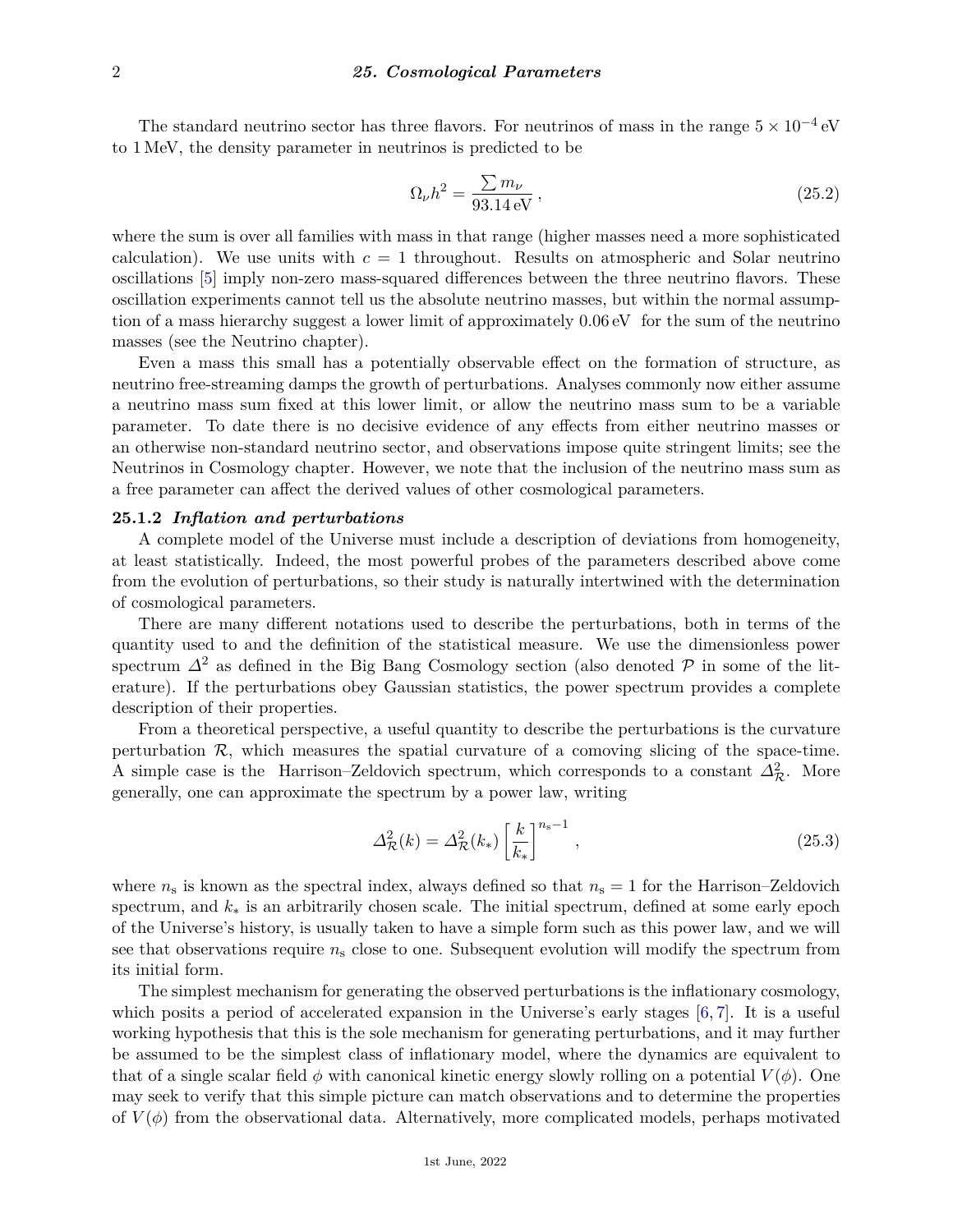by contemporary fundamental physics ideas, may be tested on a model-by-model basis (see more in the Inflation chapter in this volume).

Inflation generates perturbations through the amplification of quantum fluctuations, which are stretched to astrophysical scales by the rapid expansion. The simplest models generate two types, density perturbations that come from fluctuations in the scalar field and its corresponding scalar metric perturbation, and gravitational waves that are tensor metric fluctuations. The former experience gravitational instability and lead to structure formation, while the latter can influence the CMB anisotropies. Defining slow-roll parameters (with primes indicating derivatives with respect to the scalar field, and  $m_{\text{Pl}} \equiv \sqrt{\hbar c/G}$  the Planck mass) as

$$
\epsilon = \frac{m_{\rm Pl}^2}{16\pi} \left(\frac{V'}{V}\right)^2 \quad , \quad \eta = \frac{m_{\rm Pl}^2}{8\pi} \frac{V''}{V} \,, \tag{25.4}
$$

which should satisfy  $\epsilon, |\eta| \ll 1$ , the spectra can be computed using the slow-roll approximation as

$$
\Delta_{\mathcal{R}}^2(k) \simeq \frac{8}{3m_{\rm Pl}^4} \frac{V}{\epsilon} \bigg|_{k=aH} , \quad \Delta_{\rm t}^2(k) \simeq \frac{128}{3m_{\rm Pl}^4} V \bigg|_{k=aH} . \tag{25.5}
$$

In each case, the expressions on the right-hand side are to be evaluated when the scale *k* is equal to the Hubble radius during inflation. The symbol  $\cong$  here indicates use of the slow-roll approximation, which is expected to be accurate to a few percent or better.

From these expressions, we can compute the spectral indices  $[8]$ :

$$
n_s \simeq 1 - 6\epsilon + 2\eta \quad ; \quad n_t \simeq -2\epsilon \,. \tag{25.6}
$$

Another useful quantity is the ratio of the two spectra, defined by

$$
r \equiv \frac{\Delta_{\rm t}^2(k_*)}{\Delta_{\rm R}^2(k_*)} \,. \tag{25.7}
$$

We have

$$
r \simeq 16\epsilon \simeq -8n_{\rm t},\tag{25.8}
$$

which is known as the consistency equation.

One could consider corrections to the power-law approximation, which we discuss later. However, for now we make the working assumption that the spectra can be approximated by such power laws. The consistency equation shows that r and  $n<sub>t</sub>$  are not independent parameters, and so the simplest inflation models give initial conditions described by three parameters, usually taken as  $\Delta_{\mathcal{R}}^2$ , *n*<sub>s</sub>, and *r*, all to be evaluated at some scale  $k_*$ , usually the 'statistical center' of the range explored by the data. Alternatively, one could use the parametrization *V*,  $\epsilon$ , and  $\eta$ , all evaluated at a point on the putative inflationary potential.

After the perturbations are created in the early Universe, they undergo a complex evolution up until the time they are observed in the present Universe. When the perturbations are small, this can be accurately followed using a linear theory numerical code such as CAMB or CLASS [\[9\]](#page-15-8). This works right up to the present for the CMB, but for density perturbations on small scales nonlinear evolution is important and can be addressed by a variety of semi-analytical and numerical techniques. However the analysis is made, the outcome of the evolution is in principle determined by the cosmological model and by the parameters describing the initial perturbations, and hence can be used to determine them.

Of particular interest are CMB anisotropies. Both the total intensity and two independent polarization modes are predicted to have anisotropies. These can be described by the radiation angular power spectra  $C_{\ell}$  as defined in the CMB article in this volume, and again provide a complete description if the density perturbations are Gaussian.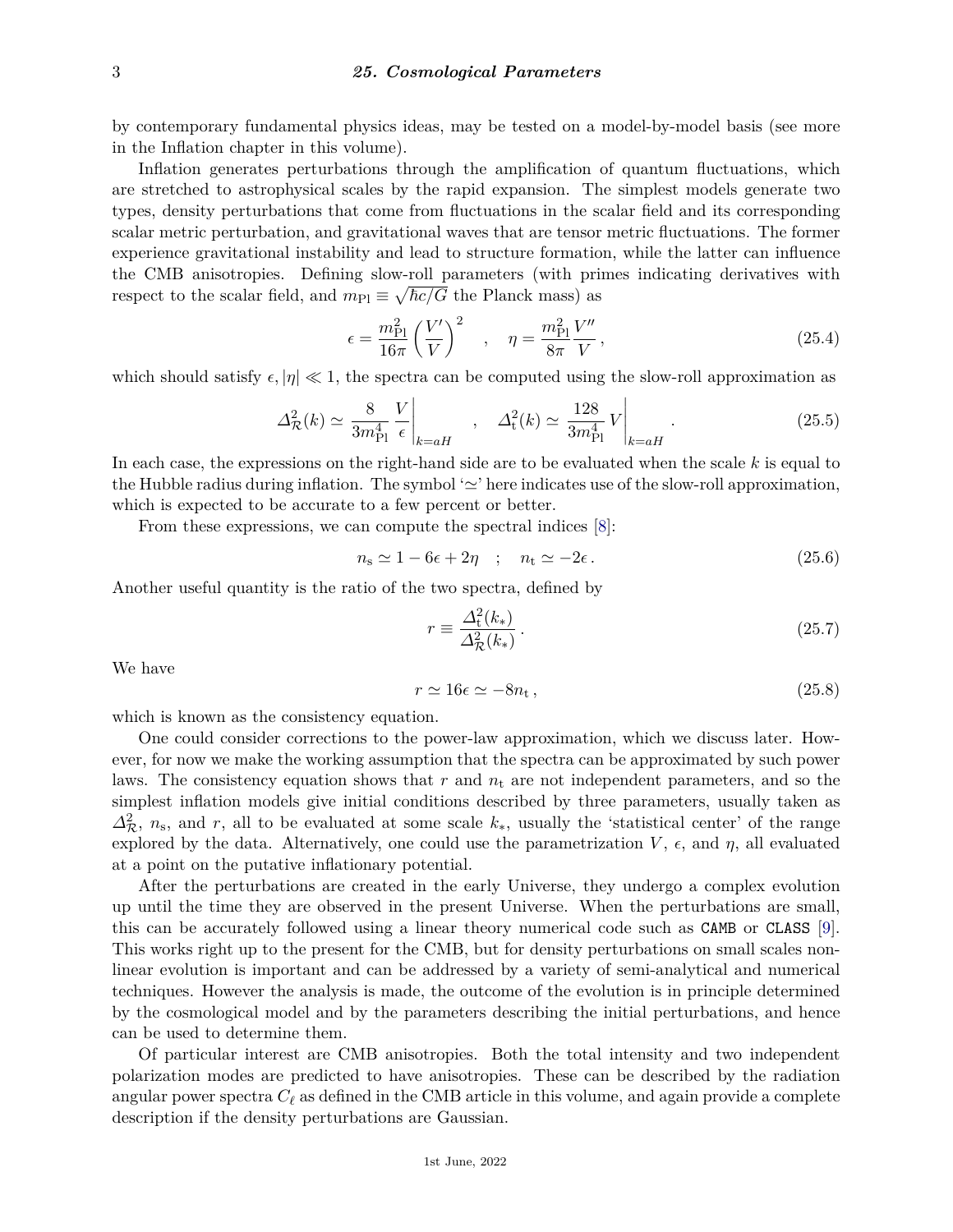# **25.1.3** *The standard cosmological model*

We now have most of the ingredients in place to describe the cosmological model. Beyond those of the previous subsections, we need a measure of the ionization state of the Universe. The Universe is known to be highly ionized at redshifts below 5 or so (otherwise radiation from distant quasars would be heavily absorbed in the ultra-violet), and the ionized electrons can scatter microwave photons, altering the pattern of observed anisotropies. The most convenient parameter to describe this is the optical depth to scattering *τ* (*i.e.*, the probability that a given photon scatters once); in the approximation of instantaneous and complete reionization, this could equivalently be described by the redshift of reionization *z*<sup>i</sup> .

As described in Sec. 25.4, models based on these parameters are able to give a good fit to the complete set of high-quality data available at present, and indeed some simplification is possible. Observations are consistent with spatial flatness, and the inflation models so far described automatically generate negligible spatial curvature, so we can set  $k = 0$ ; the density parameters then must sum to unity, and so one of them can be eliminated. The neutrino energy density is often not taken as an independent parameter; provided that the neutrino sector has the standard interactions, the neutrino energy density, while relativistic, can be related to the photon density using thermal physics arguments, and a minimal assumption takes the neutrino mass sum to be that of the lowest mass solution to the neutrino oscillation constraints, namely 0*.*06 eV. In addition, there is no observational evidence for the existence of tensor perturbations (with the upper limits now starting to become constraining on models), and so r could be set to zero. This leaves seven parameters, which is the smallest set that can usefully be compared to the present cosmological data. This model is referred to by various names, including ΛCDM, the concordance cosmology, and the standard cosmological model.

Of these parameters, only  $\Omega_{\gamma}$  is accurately measured directly. The radiation density is dominated by the energy in the CMB, and the COBE satellite FIRAS experiment determined its temperature to be  $T = 2.7255 \pm 0.0006 \,\mathrm{K}$  [\[10\]](#page-16-0),<sup>[1](#page-3-0)</sup> corresponding to  $\Omega_{\gamma} = 2.47 \times 10^{-5} h^{-2}$ . It typically can be taken as fixed when fitting other data. Hence the minimum number of cosmological parameters varied in fits to data is six, though as described below there may additionally be many 'nuisance' parameters necessary to describe astrophysical processes influencing the data.

In addition to this minimal set, there is a range of other parameters that might prove important in future as the data-sets further improve, but for which there is so far no direct evidence, allowing them to be set to specific values for now. We discuss various speculative options in the next section. For completeness at this point, we mention one other interesting quantity, the helium fraction, which is a non-zero parameter that can affect the CMB anisotropies at a subtle level. It is usually fixed in microwave anisotropy studies, but the data are approaching a level where allowing its variation may become mandatory.

In conventional parameter estimation, a set of parameters is chosen by hand and the aim is to constrain their values. The higher-level inference problem of model selection instead compares different choices of parameter sets, as is necessary to assess whether observations are pointing towards inclusion of new physical effects. Bayesian inference offers an attractive framework for cosmological model selection, setting a tension between model predictiveness and ability to fit the data [\[11\]](#page-16-1), and its use is becoming widespread.

#### **25.1.4** *Derived parameters*

The parameter list of the previous subsection is sufficient to give a complete description of cosmological models that agree with observational data. However, it is not a unique parameterization,

<span id="page-3-0"></span><sup>&</sup>lt;sup>1</sup>All quoted uncertainties in this article are  $1\sigma/68\%$  confidence and all upper limits are 95% confidence. Cosmological parameters sometimes have significantly non-Gaussian uncertainties. Throughout we have rounded central values, and especially uncertainties, from original sources, in cases where they appear to be given to excessive precision.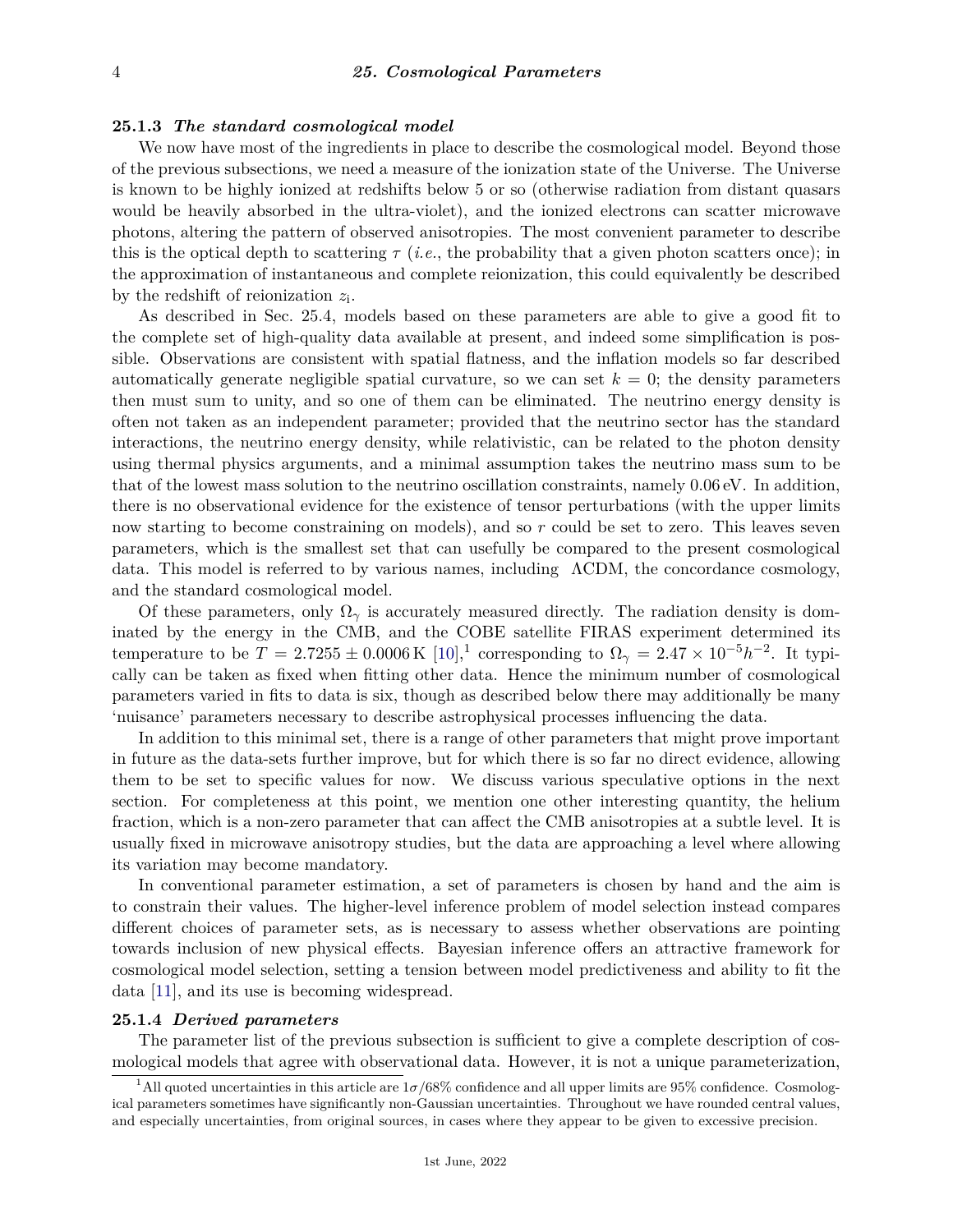and one could instead use parameters derived from that basic set. Parameters that can be obtained from the set given above include the age of the Universe, the present horizon distance, the present neutrino background temperature, the epoch of matter–radiation equality, the epochs of recombination and decoupling, the epoch of transition to an accelerating Universe, the baryon-to-photon ratio, and the baryon-to-dark-matter density ratio. In addition, the physical densities of the matter components,  $\Omega_i h^2$ , are often more useful than the density parameters. The density perturbation amplitude can be specified in many different ways other than the large-scale primordial amplitude, for instance, in terms of its effect on the CMB, or by specifying a short-scale quantity, a common choice being the present linear-theory mass dispersion on a radius of  $8 h^{-1}$ Mpc, known as  $\sigma_8$ .

Different types of observation are sensitive to different subsets of the full cosmological parameter set, and some are more naturally interpreted in terms of some of the derived parameters of this subsection than on the original base parameter set. In particular, most types of observation feature degeneracies whereby they are unable to separate the effects of simultaneously varying specific combinations of several of the base parameters.

### **25.2 Extensions to the standard model**

At present, there is no positive evidence in favor of extensions of the standard model. These are becoming increasingly constrained by the data, though there always remains the possibility of trace effects at a level below present observational capability.

### **25.2.1** *More general perturbations*

The standard cosmology assumes adiabatic, Gaussian perturbations. Adiabaticity means that all types of material in the Universe share a common perturbation, so that if the space-time is foliated by constant-density hypersurfaces, then all fluids and fields are homogeneous on those slices, with the perturbations completely described by the variation of the spatial curvature of the slices. Gaussianity means that the initial perturbations obey Gaussian statistics, with the amplitudes of waves of different wavenumbers being randomly drawn from a Gaussian distribution of width given by the power spectrum. Note that gravitational instability generates non-Gaussianity; in this context, Gaussianity refers to a property of the initial perturbations, before they evolve.

The simplest inflation models, based on one dynamical field, predict adiabatic perturbations and a level of non-Gaussianity that is too small to be detected by any experiment so far conceived. For present data, the primordial spectra are usually assumed to be power laws.

### 25.2.1.1 *Non-power-law spectra*

For typical inflation models, it is an approximation to take the spectra as power laws, albeit usually a good one. As data quality improves, one might expect this approximation to come under pressure, requiring a more accurate description of the initial spectra, particularly for the density perturbations. In general, one can expand  $\ln \Delta_{\mathcal{R}}^2$  as

$$
\ln \Delta_{\mathcal{R}}^2(k) = \ln \Delta_{\mathcal{R}}^2(k_*) + (n_{s,*} - 1) \ln \frac{k}{k_*} + \frac{1}{2} \frac{dn_s}{d\ln k} \Big|_* \ln^2 \frac{k}{k_*} + \cdots,
$$
 (25.9)

where the coefficients are all evaluated at some scale *k*∗. The term *dn*s*/d* ln *k*|<sup>∗</sup> is often called the running of the spectral index [\[12\]](#page-16-2). Once non-power-law spectra are allowed, it is necessary to specify the scale *k*<sup>∗</sup> at which the spectral index is defined.

### 25.2.1.2 *Isocurvature perturbations*

An isocurvature perturbation is one that leaves the total density unperturbed, while perturbing the relative amounts of different materials. If the Universe contains *N* fluids, there is one growing adiabatic mode and  $N-1$  growing isocurvature modes (for reviews see Ref. [\[7\]](#page-15-6) and Ref. [\[13\]](#page-16-3)). These can be excited, for example, in inflationary models where there are two or more fields that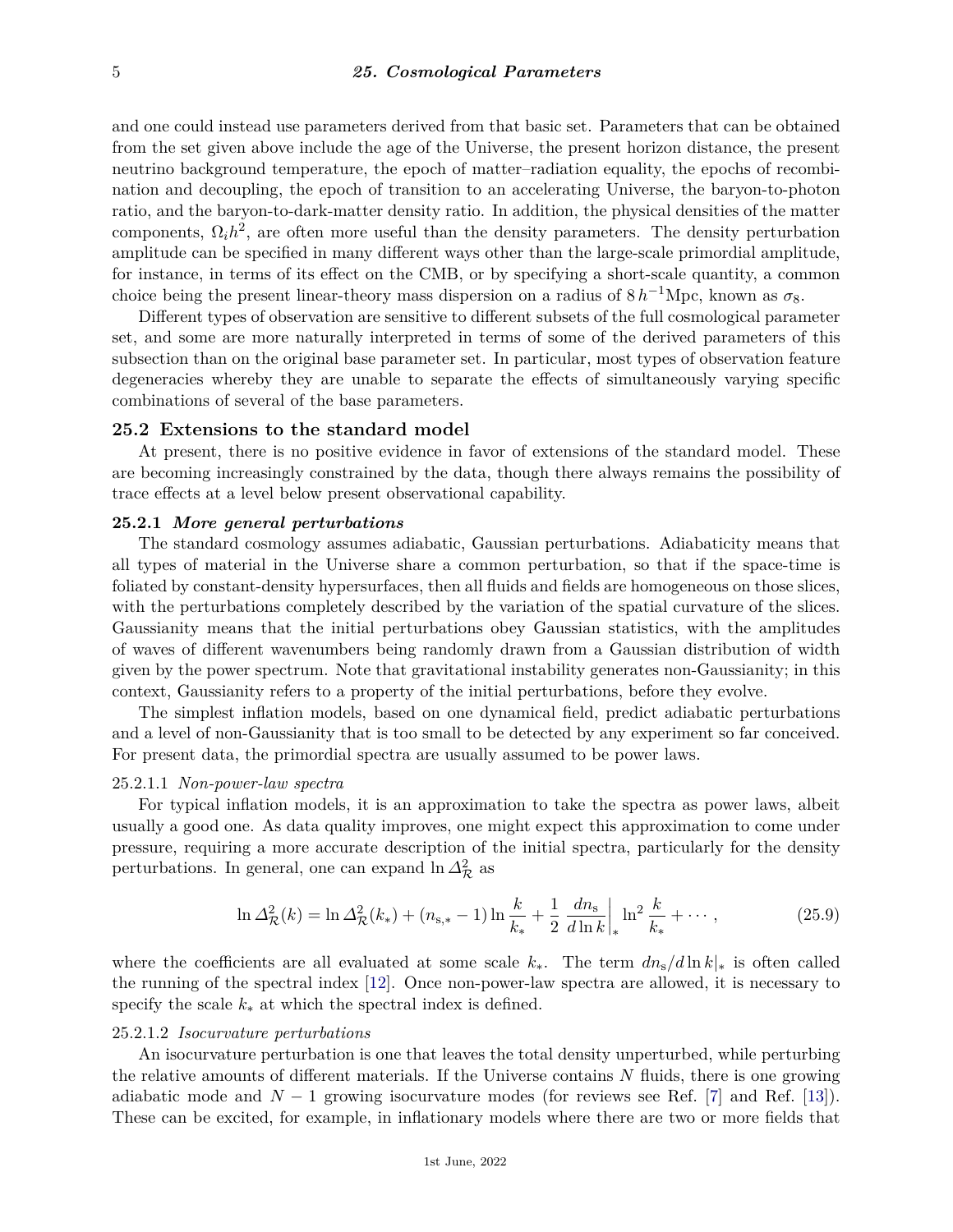acquire dynamically-important perturbations. If one field decays to form normal matter, while the second survives to become the dark matter, this will generate a cold dark matter isocurvature perturbation.

In general, there are also correlations between the different modes, and so the full set of perturbations is described by a matrix giving the spectra and their correlations. Constraining such a general construct is challenging, though constraints on individual modes are beginning to become meaningful, with no evidence that any other than the adiabatic mode must be non-zero.

# 25.2.1.3 *Seeded perturbations*

An alternative to laying down perturbations at very early epochs is that they are seeded throughout cosmic history, for instance by topological defects such as cosmic strings. It has long been excluded that these are the sole original of structure, but they could contribute part of the perturbation signal, current limits being just a few percent [\[14\]](#page-16-4). In particular, cosmic defects formed in a phase transition ending inflation is a plausible scenario for such a contribution.

# 25.2.1.4 *Non-Gaussianity*

Multi-field inflation models can also generate primordial non-Gaussianity (reviewed, *e.g.*, in Ref. [\[7\]](#page-15-6)). The extra fields can either be in the same sector of the underlying theory as the inflaton, or completely separate, an interesting example of the latter being the curvaton model [\[15\]](#page-16-5). Current upper limits on non-Gaussianity are becoming stringent, but there remains strong motivation to push down those limits and perhaps reveal trace non-Gaussianity in the data. If non-Gaussianity is observed, its nature may favor an inflationary origin, or a different one such as topological defects.

### **25.2.2** *Dark matter properties*

Dark matter properties are discussed in the Dark Matter chapter in this volume. The simplest assumption concerning the dark matter is that it has no significant interactions with other matter, and that its particles have a negligible velocity as far as structure formation is concerned. Such dark matter is described as 'cold,' and candidates include the lightest supersymmetric particle, the axion, and primordial black holes. As far as astrophysicists are concerned, a complete specification of the relevant cold dark matter properties is given by the density parameter  $\Omega_c$ , though those seeking to detect it directly need also to know its interaction properties.

Cold dark matter is the standard assumption and gives an excellent fit to observations, except possibly on the shortest scales where there remains some controversy concerning the structure of dwarf galaxies and possible substructure in galaxy halos. It has long been excluded for all the dark matter to have a large velocity dispersion, so-called 'hot' dark matter, as it does not permit galaxies to form; for thermal relics the mass must be above about 1 keV to satisfy this constraint, though relics produced non-thermally, such as the axion, need not obey this limit. However, in future further parameters might need to be introduced to describe dark matter properties relevant to astrophysical observations. Suggestions that have been made include a modest velocity dispersion (warm dark matter) and dark matter self-interactions. There remains the possibility that the dark matter is comprized of two separate components, *e.g.*, a cold one and a hot one, an example being if massive neutrinos have a non-negligible effect.

### **25.2.3** *Relativistic species*

The number of relativistic species in the young Universe (omitting photons) is denoted  $N_{\text{eff}}$ . In the standard cosmological model only the three neutrino species contribute, and its baseline value is assumed fixed at 3.044 (the small shift from 3 is because of a slight predicted deviation from a thermal distribution [\[16\]](#page-16-6)). However other species could contribute, for example an extra neutrino, possibly of sterile type, or massless Goldstone bosons or other scalars. It is hence interesting to study the effect of allowing this parameter to vary, and indeed although 3.044 is consistent with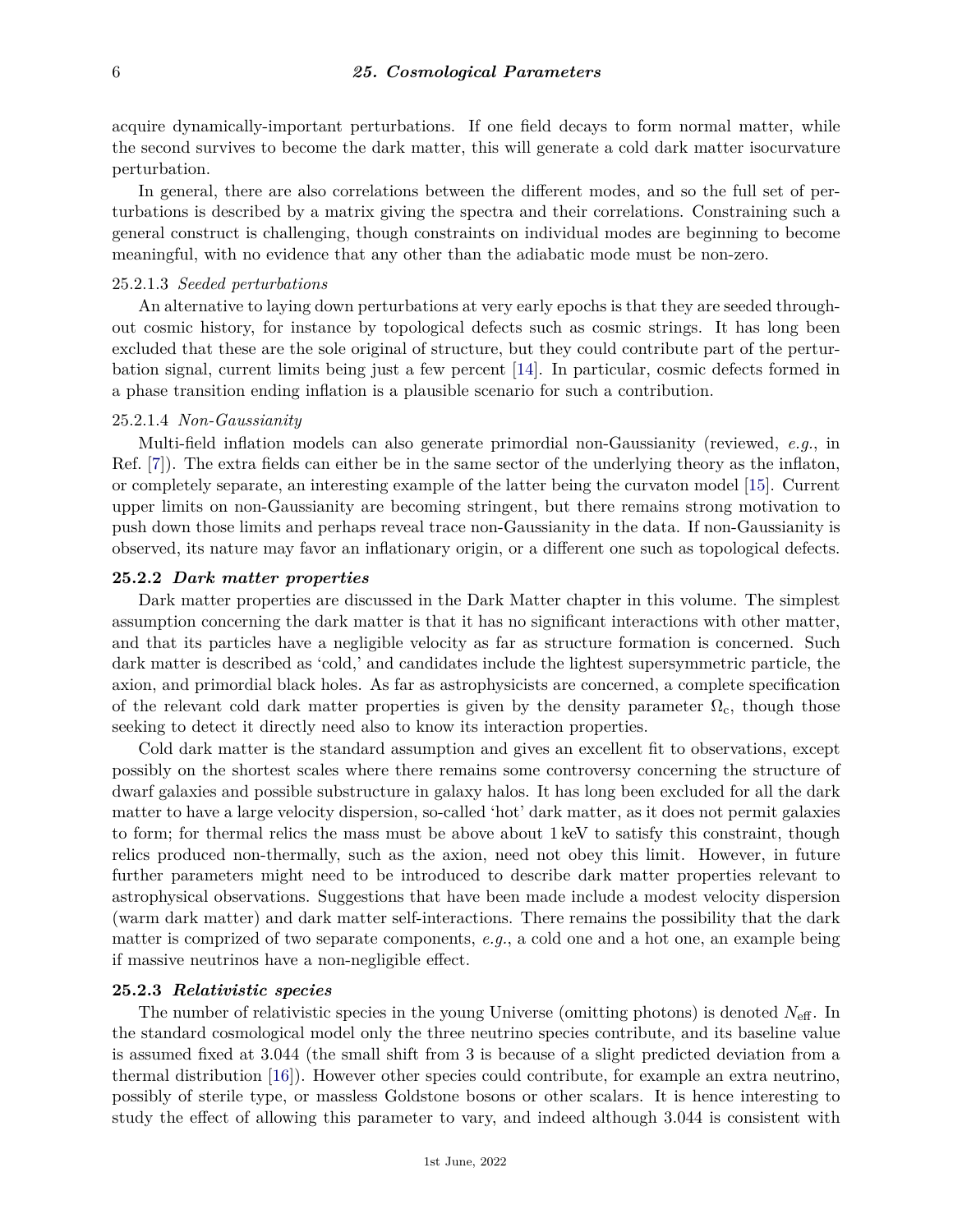the data, most analyses currently suggest a somewhat higher value (*e.g.*, Ref. [\[17\]](#page-16-7)).

# **25.2.4** *Dark energy and modified gravity*

While the standard cosmological model given above features a cosmological constant, in order to explain observations indicating that the Universe is presently accelerating, further possibilities exist under the general headings of 'dark energy' and 'modified gravity'. These topics are described in detail in the Dark Energy chapter in this volume. This article focuses on the case of the cosmological constant, since this simple model is a good match to existing data. We note that more general treatments of dark energy/modified gravity will lead to weaker constraints on other parameters.

# **25.2.5** *Complex ionization history*

The full ionization history of the Universe is given by the ionization fraction as a function of redshift *z*. The simplest scenario takes the ionization to have the small residual value left after recombination up to some redshift *z*<sup>i</sup> , at which point the Universe instantaneously reionizes completely. Then there is a one-to-one correspondence between  $\tau$  and  $z_i$  (that relation, however, also depending on other cosmological parameters). An accurate treatment of this process will track separate histories for hydrogen and helium. While currently rapid ionization appears to be a good approximation, as data improve a more complex ionization history may need to be considered.

## **25.2.6** *Varying 'constants'*

Variation of the fundamental constants of Nature over cosmological times is another possible enhancement of the standard cosmology. There is a long history of study of variation of the gravitational constant  $G_N$ , and more recently attention has been drawn to the possibility of small fractional variations in the fine-structure constant. There is presently no observational evidence for the former, which is tightly constrained by a variety of measurements. Evidence for the latter has been claimed from studies of spectral line shifts in quasar spectra at redshift  $z \approx 2$  [\[18\]](#page-16-8), but this is presently controversial and in need of further observational study.

# **25.2.7** *Cosmic topology*

The usual hypothesis is that the Universe has the simplest topology consistent with its geometry, for example that a flat Universe extends forever. Observations cannot tell us whether that is true, but they can test the possibility of a non-trivial topology on scales up to roughly the present Hubble scale. Extra parameters would be needed to specify both the type and scale of the topology; for example, a cuboidal topology would need specification of the three principal axis lengths and orientation. At present, there is no evidence for non-trivial cosmic topology [\[19\]](#page-16-9).

# **25.3 Cosmological Probes**

The goal of the observational cosmologist is to utilize astronomical information to derive cosmological parameters. The transformation from the observables to the parameters usually involves many assumptions about the nature of the data, as well as of the dark sector. Below we outline the physical processes involved in each of the major probes, and the main recent results. The first two subsections concern probes of the homogeneous Universe, while the remainder consider constraints from perturbations.

In addition to statistical uncertainties we note three sources of systematic uncertainties that will apply to the cosmological parameters of interest: (i) due to the assumptions on the cosmological model and its priors (*i.e.*, the number of assumed cosmological parameters and their allowed range); (ii) due to the uncertainty in the astrophysics of the objects (*e.g.*, light-curve fitting for supernovae or the mass–temperature relation of galaxy clusters); and (iii) due to instrumental and observational limitations (*e.g.*, the effect of 'seeing' on weak gravitational lensing measurements, or beam shape on CMB anisotropy measurements).

These systematics, the last two of which appear as 'nuisance parameters', pose a challenging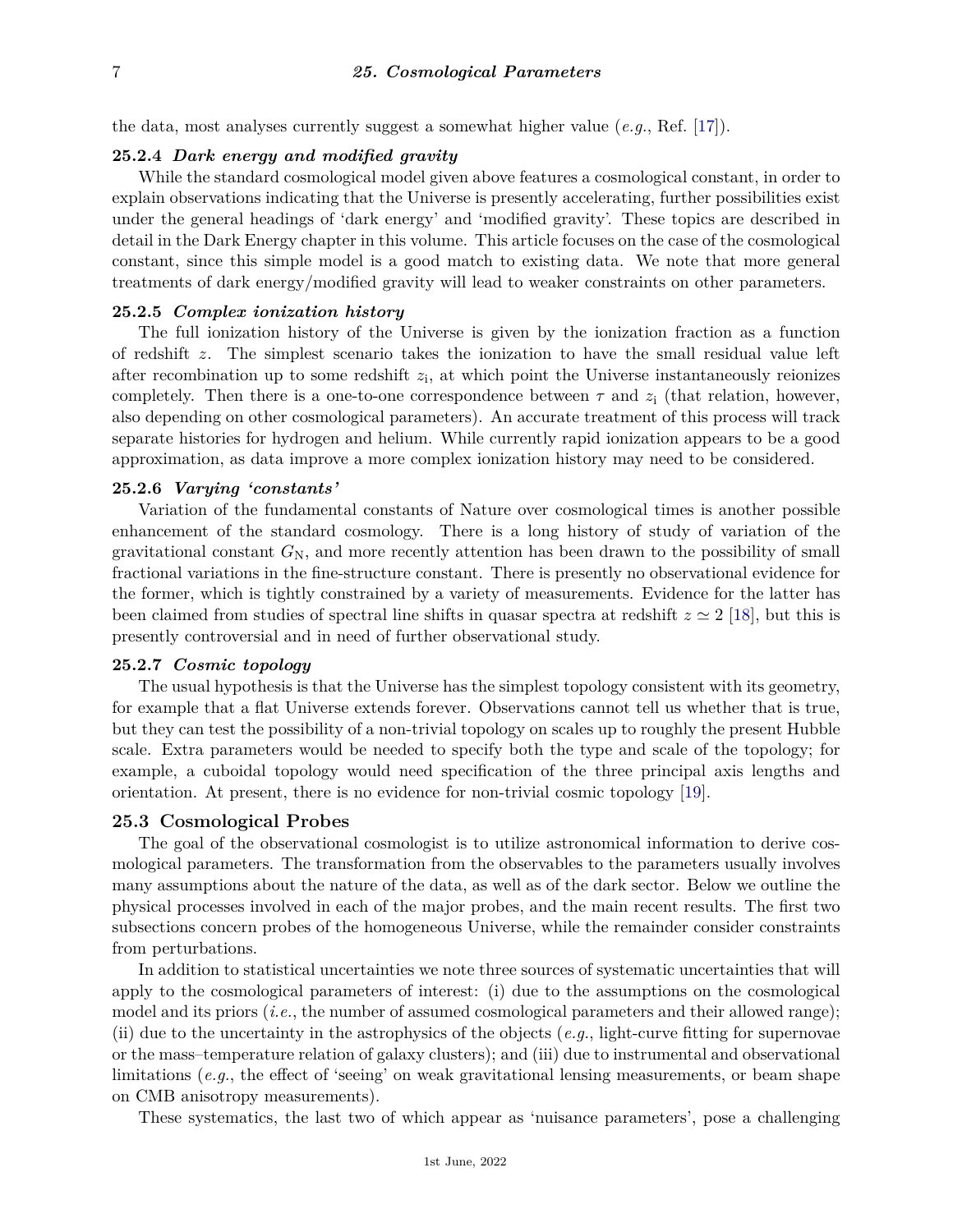problem to the statistical analysis. We attempt a statistical fit to the whole Universe with 6 to 12 parameters, but we might need to include hundreds of nuisance parameters, some of them highly correlated with the cosmological parameters of interest (for example time-dependent galaxy biasing could mimic the growth of mass fluctuations). Fortunately, there is some astrophysical prior knowledge on these effects, and a small number of physically-motivated free parameters would ideally be preferred in the cosmological parameter analysis.

# **25.3.1** *Measures of the Hubble constant*

In 1929, Edwin Hubble discovered the law of expansion of the Universe by measuring distances to nearby galaxies. The slope of the relation between the distance and recession velocity is defined to be the present-epoch Hubble constant, *H*0. Astronomers argued for decades about the systematic uncertainties in various methods and derived values over the wide range  $40 \,\mathrm{km} \,\mathrm{s}^{-1} \,\mathrm{Mpc}^{-1} \lesssim H_0 \lesssim 100 \,\mathrm{km} \,\mathrm{s}^{-1} \,\mathrm{Mpc}^{-1}.$ 

One of the most reliable results on the Hubble constant came from the Hubble Space Telescope (HST) Key Project [\[20\]](#page-16-10). This study used the empirical period–luminosity relation for Cepheid variable stars, and calibrated a number of secondary distance indicators: Type Ia Supernovae (SNe Ia), the Tully–Fisher relation, surface-brightness fluctuations, and Type II Supernovae. This approach has been further extended. Based on HST photometry of 75 Milky Way Cepheids and Gaia EDR3 parallaxes, the SH0ES team derived  $H_0 = 73.2 \pm 1.3 \text{ km s}^{-1} \text{ Mpc}^{-1}$  [\[21\]](#page-16-11).

Three other methods have been used recently. One is a calibration of the tip of the red-giant branch applied to Type Ia supernovae, the Carnegie–Chicago Hubble Programme (CCHP) finding  $H_0 = 69.8 \pm 0.6$  (stat.)  $\pm 1.6$  (sys.) km s<sup>-1</sup> Mpc<sup>-1</sup> [\[22\]](#page-16-12). The second uses the method of time delay in gravitationally-lensed quasars; Birrer et al. [\[23\]](#page-16-13) find  $H_0 = 67.4^{+4.1}_{-3.2}$  km s<sup>-1</sup> Mpc<sup>-1</sup> from a sample of 40 lenses (which includes as a subset the six systems previously used by the HOLiCOW collaboration [\[24\]](#page-16-14) who obtained a higher value). A third method that came to fruition recently is based on gravitational waves; the 'bright standard siren' method applied to the binary neutron star GW170817 yields  $H_0 = 70^{+12}_{-8}$  km s<sup>-1</sup> Mpc<sup>-1</sup> [\[25\]](#page-16-15). Adding two 'dark standard siren' systems shifts this to  $H_0 = 72_{-8}^{+12}$  km s<sup>-1</sup> Mpc<sup>-1</sup> [\[26\]](#page-16-16), still dominated by the single bright siren system. When many more gravitational-wave events have been acquired, the future uncertainties on  $H_0$ from standard sirens will get smaller.

The determination of  $H_0$  by the *Planck* Collaboration [\[2\]](#page-15-1) gives a lower value than most of the above methods,  $H_0 = 67.4 \pm 0.5 \text{ km s}^{-1} \text{ Mpc}^{-1}$ . As they discuss, there is strong degeneracy of  $H_0$ with other parameters, particularly  $\Omega_{\rm m}$  and the neutrino mass. It is worth noting that using the 'inverse distance ladder' method gives a result  $H_0 = 67.8 \pm 1.3$  km s<sup>-1</sup> Mpc<sup>-1</sup> [\[27\]](#page-16-17), close to the *Planck* result. The inverse distance ladder relies on absolute-distance measurements from baryon acoustic oscillations (BAOs) to calibrate the intrinsic magnitude of the SNe Ia (rather than nearby Cepheids and parallax). This measurement was derived from 207 spectroscopically-confirmed Type Ia supernovae from the Dark Energy Survey (DES), an additional 122 low-redshift SNe Ia, and measurements of BAOs. A combination of DES Year 3 (Y3) clustering and weak lensing with BAO and BBN (assuming  $\Lambda$ CDM) gives  $H_0 = 67.6 \pm 0.9 \text{ km s}^{-1} \text{ Mpc}^{-1}$  [\[28\]](#page-16-18). The completed Extended Baryon Oscillation Spectroscopic Survey (eBOSS) [\[29\]](#page-16-19) inverse distance ladder result, within an assumed extended cosmological model, is *H*<sup>0</sup> = 68*.*2 ± 0*.*8 km s−<sup>1</sup> Mpc−<sup>1</sup> , also close to the *Planck* value.

The tension between the *H*<sup>0</sup> values from *Planck* and the traditional cosmic distance ladder methods, with the SH0ES result deviating from *Planck* by  $4.2\sigma$ , is under intense investigation for potential systematic effects. There is possibly a trend for higher  $H_0$  derived from the nearby Universe and a lower  $H_0$  from the early Universe, which has led some researchers to propose a timevariation of the dark energy component or other exotic scenarios. Ongoing studies are addressing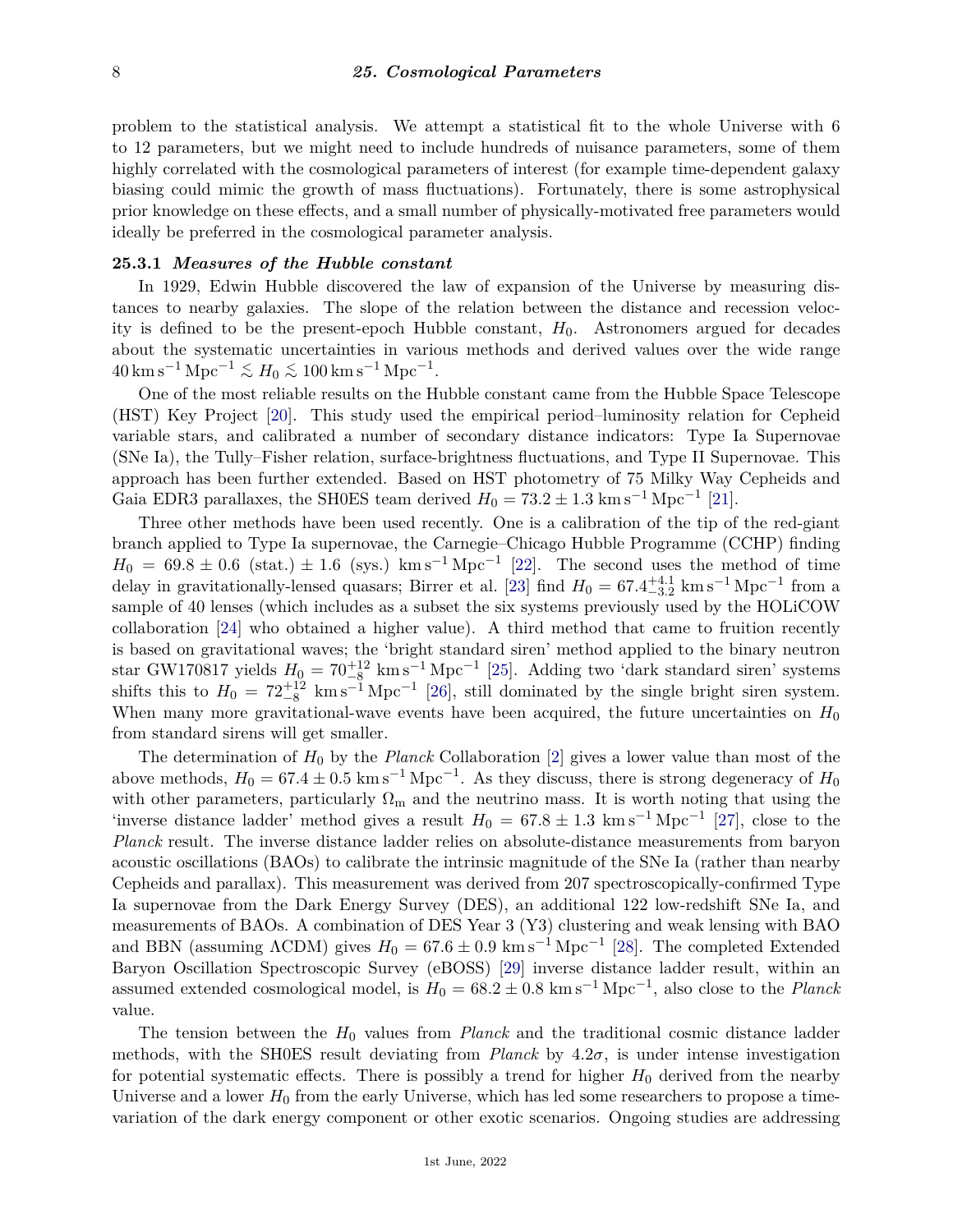the question of whether the Hubble tension is due to systematics in at least one of the probes, or a signature of new physics.

Figure 25.1 shows a selection of recent *H*<sup>0</sup> values, summarizing the current status of the Hubble constant tension. We note that while the tension remains highly significant, its severity has somewhat lessened compared to our assessment in the previous edition of this article two years ago.



**Figure 25.1:** A selection of recent  $H_0$  measurements from the various projects as described in the text. The standard-siren determinations are omitted as they are too wide for the plot. Figure courtesy of Pablo Lemos.

# **25.3.2** *Supernovae as cosmological probes*

Empirically, the peak luminosity of SNe Ia can be used as an efficient distance indicator (*e.g.*, Ref. [\[30\]](#page-16-20)), thus allowing cosmology to be constrained via the distance–redshift relation. The favorite theoretical explanation for SNe Ia is the thermonuclear disruption of carbon–oxygen white dwarfs. Although not perfect 'standard candles', it has been demonstrated that by correcting for a relation between the light-curve shape, color, and luminosity at maximum brightness, the dispersion of the measured luminosities can be greatly reduced. There are several possible systematic effects that may affect the accuracy of the use of SNe Ia as distance indicators, *e.g.*, evolution with redshift and interstellar extinction in the host galaxy and in the Milky Way.

Two major studies, the Supernova Cosmology Project and the High-*z* Supernova Search Team, found evidence for an accelerating Universe [\[31\]](#page-16-21), interpreted as due to a cosmological constant or a dark energy component. When combined with the CMB data (which indicate near flatness, *i.e.*,  $\Omega_{\rm m} + \Omega_{\Lambda} \simeq 1$ , the best-fit values were  $\Omega_{\rm m} \simeq 0.3$  and  $\Omega_{\Lambda} \simeq 0.7$ . Most results in the literature are consistent with the  $w = -1$  cosmological constant case. The most-used sample currently is the Pantheon compilation [\[32\]](#page-16-22). This sample of 1048 spectroscopically-confirmed SNe Ia gives  $\Omega_{\rm m}$  = 0.298  $\pm$  0.022 (stat+sym) for an assumed flat  $\Lambda$ CDM model. In combination with the CMB, for a flat *w*CDM model these data give  $w = -1.03 \pm 0.04$  and  $\Omega_m = 0.307 \pm 0.012$ . For comparison, an analysis of a sample of 207 spectroscopically-confirmed DES SNe Ia combined with 122 low-redshift SNe [\[33\]](#page-16-23) yielded  $\Omega_{\rm m} = 0.331 \pm 0.038$  for an assumed flat  $\Lambda$ CDM model. Future experiments will refine constraints on the cosmic equation of state  $w(z)$ .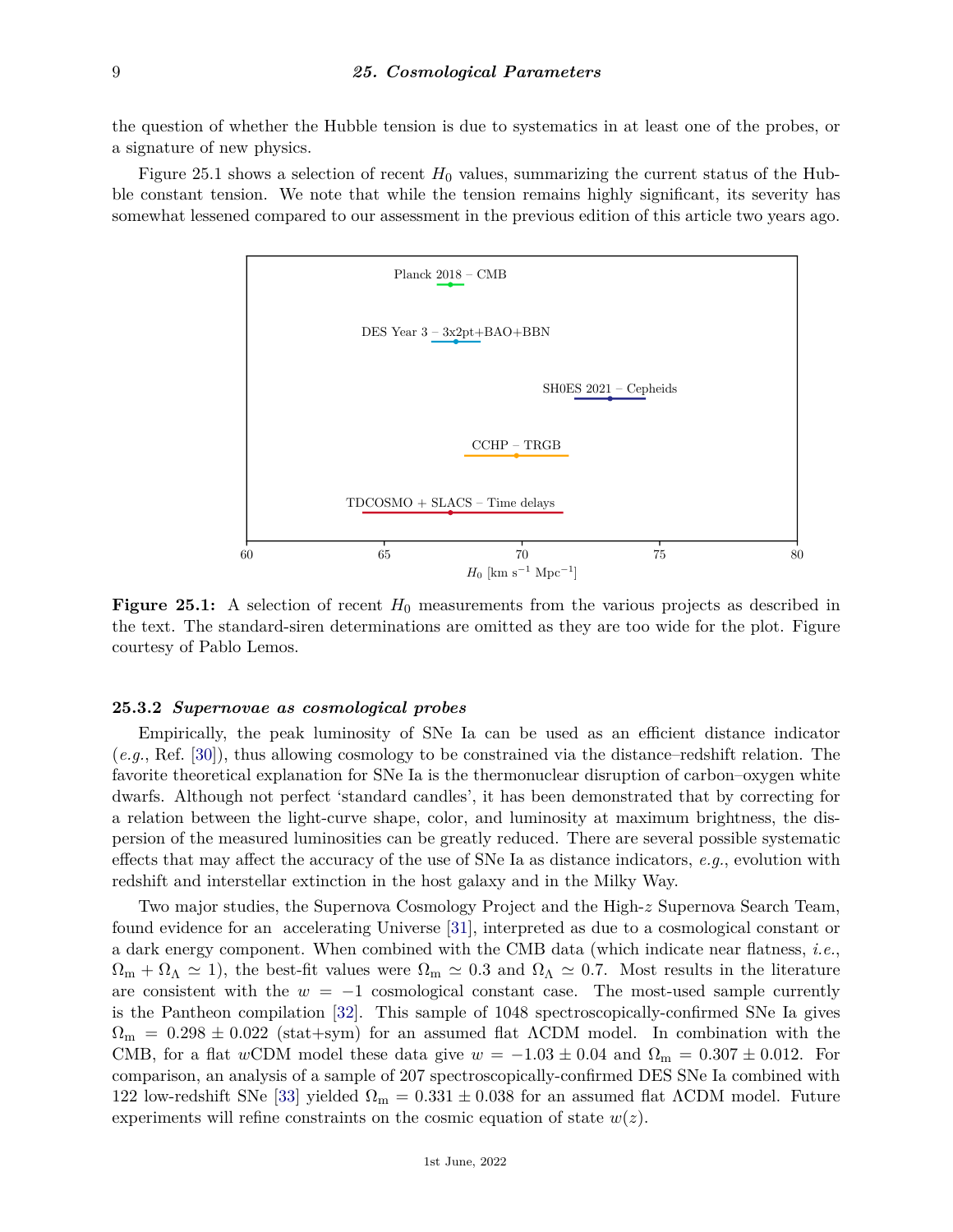# **25.3.3** *Cosmic microwave background*

The physics of the CMB is described in detail in the CMB chapter in this volume. Before recombination, the baryons and photons are tightly coupled, and the perturbations oscillate in the potential wells generated primarily by the dark matter perturbations. After decoupling, the baryons are free to collapse into those potential wells. The CMB carries a record of conditions at the time of last scattering, often called primary anisotropies. In addition, it is affected by various processes as it propagates towards us, including the effect of a time-varying gravitational potential (the integrated Sachs-Wolfe effect), gravitational lensing, and scattering from ionized gas at low redshift.

The primary anisotropies, the integrated Sachs–Wolfe effect, and the scattering from a homogeneous distribution of ionized gas, can all be calculated using linear perturbation theory. Available codes include CAMB and CLASS [\[9\]](#page-15-8), the former widely used embedded within the analysis package CosmoMC [\[34\]](#page-16-24) and in higher-level analysis packages such as CosmoSIS [\[35\]](#page-16-25) and CosmoLike [\[36\]](#page-16-26). Gravitational lensing is also calculated in these codes. Secondary effects, such as inhomogeneities in the reionization process, and scattering from gravitationally-collapsed gas (the Sunyaev–Zeldovich or SZ effect), require more complicated, and more uncertain, calculations.

The upshot is that the detailed pattern of anisotropies depends on all of the cosmological parameters. In a typical cosmology, the anisotropy power spectrum [usually plotted as  $\ell(\ell+1)C_{\ell}$ ] features a flat plateau at large angular scales (small  $\ell$ ), followed by a series of oscillatory features at higher angular scales, the first and most prominent being at around one degree ( $\ell \approx 200$ ). These features, known as acoustic peaks, represent the oscillations of the photon–baryon fluid around the time of decoupling. Some features can be closely related to specific parameters—for instance, the location in multipole space of the set of peaks probes the spatial geometry, while the relative heights of the peaks probe the baryon density—but many other parameters combine to determine the overall shape.

The 2018 data release from the *Planck* satellite [\[1\]](#page-15-0) gives the most powerful results to date on the spectrum of CMB temperature anisotropies, with a precision determination of the temperature power spectrum to beyond  $\ell = 2000$ . The Atacama Cosmology Telescope (ACT) and South Pole Telescope (SPT) experiments extend these results to higher angular resolution, though without full-sky coverage. *Planck* and the polarization-sensitive versions of ACT and SPT give the state of the art in measuring the spectrum of *E*-polarization anisotropies and the correlation spectrum between temperature and polarization. These are consistent with models based on the parameters we have described, and provide accurate determinations of many of those parameters [\[2\]](#page-15-1). Primordial *B*-mode polarization has not been detected (although the gravitational lensing effect on *B* modes has been measured).

The data provide an exquisite measurement of the location of the set of acoustic peaks, determining the angular-diameter distance of the last-scattering surface. In combination with other data this strongly constrains the spatial geometry, in a manner consistent with spatial flatness and excluding significantly-curved Universes. CMB data give a precision measurement of the age of the Universe. The CMB also gives a baryon density consistent with, and at higher precision than, that coming from BBN. It affirms the need for both dark matter and dark energy. It shows no evidence for dynamics of the dark energy, being consistent with a pure cosmological constant  $(w = -1)$ . The density perturbations are consistent with a power-law primordial spectrum, and there is no indication yet of tensor perturbations. The current best-fit for the reionization optical depth from CMB data,  $\tau = 0.054$ , is in line with models of how early structure formation induces reionization.

*Planck* has also made the first all-sky map of the CMB lensing field, which probes the entire matter distribution in the Universe and adds some additional constraining power to the CMB-only data-sets. These measurements are compatible with the expected effect in the standard cosmology.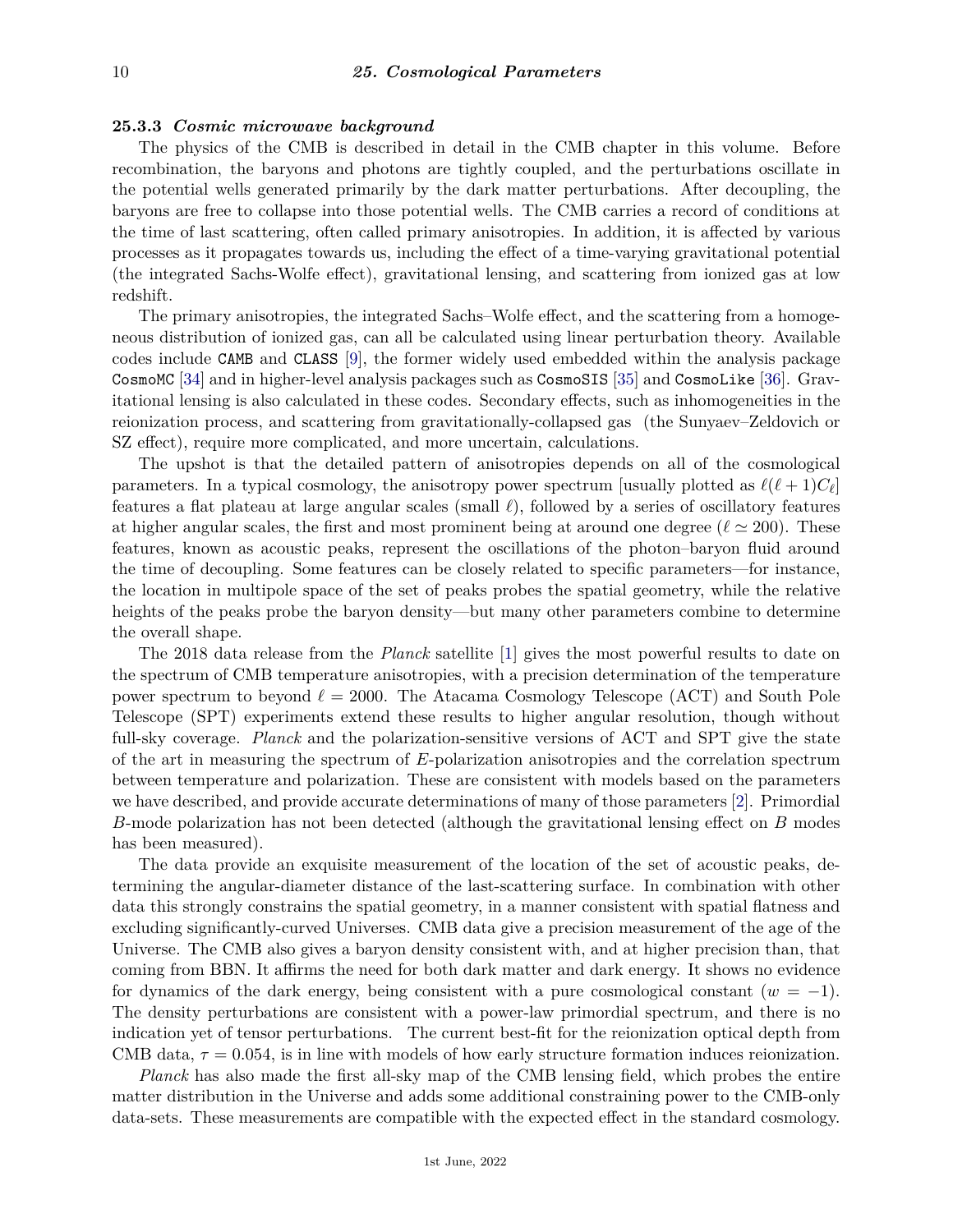# **25.3.4** *Galaxy clustering*

The power spectrum of density perturbations is affected by the nature of the dark matter. Within the ΛCDM model, the power spectrum shape depends primarily on the primordial power spectrum and on the combination  $\Omega_{\rm m}h$ , which determines the horizon scale at matter-radiation equality, with a subdominant dependence on the baryon density. The matter distribution is most easily probed by observing the galaxy distribution, but this must be done with care since the galaxies do not perfectly trace the dark matter distribution. Rather, they are a 'biased' tracer of the dark matter [\[37\]](#page-16-27). The need to allow for such bias is emphasized by the observation that different types of galaxies show bias with respect to each other. In particular, scale-dependent and stochastic biasing may introduce a systematic effect on the determination of cosmological parameters from redshift surveys [\[38\]](#page-16-28). Prior knowledge from simulations of galaxy formation or from gravitational lensing data could help to quantify biasing. Furthermore, the observed 3D galaxy distribution is in redshift space, *i.e.*, the observed redshift is the sum of the Hubble expansion and the line-of-sight peculiar velocity, leading to linear and non-linear dynamical effects that also depend on the cosmological parameters. On the largest length scales, the galaxies are expected to trace the location of the dark matter, except for a constant multiplier *b* to the power spectrum, known as the linear bias parameter. On scales smaller than 20 Mpc or so, the clustering pattern is 'squashed' in the radial direction due to coherent infall, which depends approximately on the parameter  $\beta \equiv \Omega_{\rm m}^{0.6}/b$  (on these shorter scales, more complicated forms of biasing are not excluded by the data). On scales of a few Mpc, there is an effect of elongation along the line of sight (colloquially known as the 'finger of God' effect) that depends on the galaxy velocity dispersion.

### 25.3.4.1 *Baryon acoustic oscillations*

The power spectra of the 2-degree Field (2dF) Galaxy Redshift Survey and the Sloan Digital Sky Survey (SDSS) are well fit by a ΛCDM model and both surveys showed first evidence for baryon acoustic oscillations (BAOs) [\[39,](#page-16-29) [40\]](#page-17-0). When eBOSS is combined with *Planck*, Pantheon Type Ia Supernovae and other probes the result is  $w_p = -1.020 \pm 0.032$  at the pivot redshift  $z_p = 0.29$  [\[29\]](#page-16-19). Similar results for *w* were obtained e.g. by the WiggleZ survey [\[41\]](#page-17-1).

# 25.3.4.2 *Redshift distortion*

There is continuing interest in the 'redshift distortion' effect. This distortion depends on cos-mological parameters [\[42\]](#page-17-2) via the perturbation growth rate in linear theory  $f(z) = d \ln \delta / d \ln a \simeq$  $\Omega_{\rm m}^{\gamma}(z)$ , where  $\gamma \simeq 0.55$  for the  $\Lambda$ CDM model and may be different for modified gravity models. By measuring  $f(z)$  it is feasible to constrain  $\gamma$  and rule out certain modified gravity models [\[43,](#page-17-3)[44\]](#page-17-4). We note the degeneracy of the redshift-distortion pattern and the geometric distortion (the so-called Alcock–Paczynski effect [\[45\]](#page-17-5)), *e.g.*, as illustrated by the WiggleZ survey [\[46\]](#page-17-6) and eBOSS [\[29\]](#page-16-19).

# 25.3.4.3 *Limits on neutrino mass from galaxy surveys and other probes*

Large-scale structure data place constraints on  $\Omega_{\nu}$  due to the neutrino free-streaming effect [\[47\]](#page-17-7). Presently there is no clear detection, and upper limits on neutrino mass are commonly estimated by comparing the observed galaxy power spectrum with a four-component model of baryons, cold dark matter, a cosmological constant, and massive neutrinos. Such analyses also assume that the primordial power spectrum is adiabatic, scale-invariant, and Gaussian. Potential systematic effects include biasing of the galaxy distribution and non-linearities of the power spectrum. An upper limit can also be derived from CMB anisotropies alone, while combination with additional cosmological data-sets can improve the results.

The most recent results on neutrino mass upper limits and other neutrino properties are summarized in the Neutrinos in Cosmology chapter in this volume. The latest cosmological data constrain the sum of neutrino masses to be below 0.2 eV or even 0.1 eV depending on the assumed priors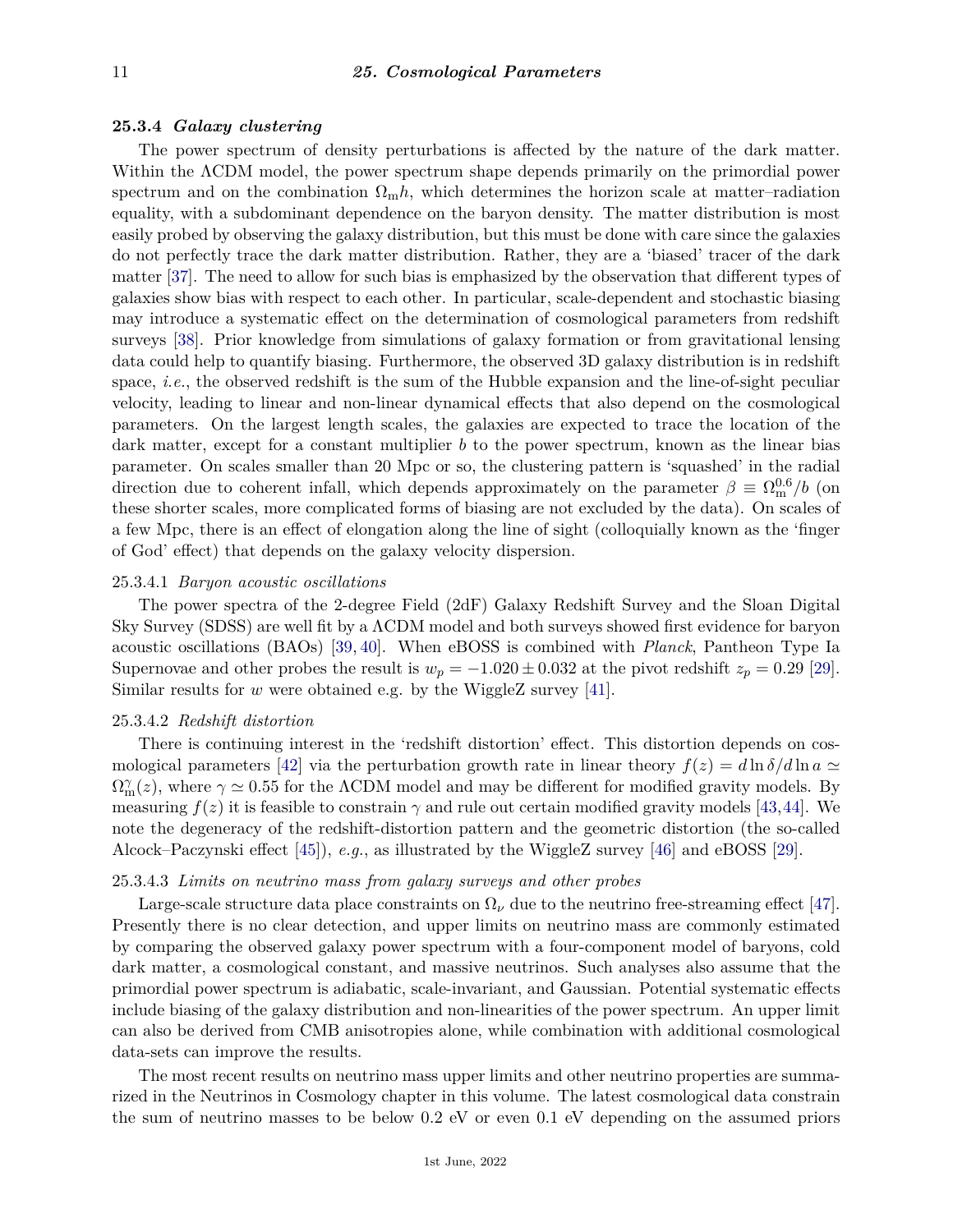and systematics (e.g. Refs. [\[2,](#page-15-1) [29\]](#page-16-19).) Since the lower limit on this sum from oscillation experiments (assuming normal hierarchy) is 0.06 eV it is expected that future cosmological surveys will soon detect effects from the neutrino mass. Also, current cosmological datasets are in good agreement with the standard value for the effective number of neutrino species  $N_{\text{eff}} = 3.044$ .

#### **25.3.5** *Clustering in the inter-galactic medium*

It is commonly assumed, based on hydrodynamic simulations, that the neutral hydrogen in the inter-galactic medium (IGM) can be related to the underlying mass distribution. It is then possible to estimate the matter power spectrum from the absorption observed in quasar spectra, the so-called Lyman- $\alpha$  forest. The usual procedure is to measure the power spectrum of the transmitted flux, and then to infer the mass power spectrum. Photo-ionization heating by the ultraviolet background radiation and adiabatic cooling by the expansion of the Universe combine to give a simple powerlaw relation between the gas temperature and the baryon density. It also follows that there is a power-law relation between the optical depth  $\tau$  and  $\rho$ <sub>b</sub>. Therefore, the observed flux  $F = \exp(-\tau)$ is strongly correlated with  $\rho_{\rm b}$ , which itself traces the mass density. The matter and flux power spectra can be related by a biasing function that is calibrated from simulations. There are two variants of Lyman-alpha analyses: 1-dimensional power spectra from individual lines-of-sight that probe small (∼Mpc) scales, and 3-dimensional Lyman-alpha BAO analyses that measure large-scale correlations (over ∼100 Mpc scales) using neighbouring quasar lines-of-sight.

The latest BOSS and eBOSS datasets have provided measurements of the BAO scale both in the Lyman-*α* absorption and in its cross correlation with quasars at an effective redshift *z* = 2*.*3 [\[29,](#page-16-19) [48\]](#page-17-8). The results agree within 1.5- $\sigma$  with the *Planck* CMB flat- $\Lambda$  estimation for BAO scale. Such measurements will improve with the Dark Energy Spectroscopic Instrument (DESI) and other future spectroscopic surveys. The Lyman- $\alpha$  flux power spectrum has also been used to constrain the nature of dark matter, for example limiting the amount of warm dark matter [\[49\]](#page-17-9).

### **25.3.6** *Weak gravitational lensing*

Images of background galaxies are distorted by the gravitational effect of mass variations along the line of sight. Deep gravitational potential wells, such as galaxy clusters, generate 'strong lensing' leading to arcs, arclets, and multiple images, while more moderate perturbations give rise to 'weak lensing'. Weak lensing is now widely used to measure the mass power spectrum in selected regions of the sky (see Ref. [\[50\]](#page-17-10) for reviews). Since the signal is weak, the image of deformed galaxy shapes (the 'shear map') must be analyzed statistically to measure the power spectrum, higher moments, and cosmological parameters. There are various systematic effects in the interpretation of weak lensing, *e.g.*, due to atmospheric distortions during observations, the redshift distribution of the background galaxies (usually depending on the accuracy of photometric redshifts), the intrinsic correlation of galaxy shapes, and non-linear modeling uncertainties.

Weak-lensing measurements from the Kilo-Degree Survey (KiDS) [\[51\]](#page-17-11), the Subaru Hyper-Suprime-Cam (HSC) [\[52\]](#page-17-12), and DES Y3 [\[53\]](#page-17-13) have constrained the clumpiness parameter  $S_8 \equiv$  $\sigma_8(\Omega_m/0.3)^{0.5}$ . Each of these surveys has yielded *S*<sub>8</sub> lower by about  $2\sigma$  than *S*<sub>8</sub> derived from *Planck*. This tension is not yet resolved. Figure 25.2 shows the  $\Omega_{\rm m}$ –*S*<sub>8</sub> constraints derived from of KiDS (weak lensing) and DES Y3 (weak lensing with and without galaxy clustering) versus the CMB constraint from *Planck*. Results from weak lensing from DES, combined with other probes, are described in the next section.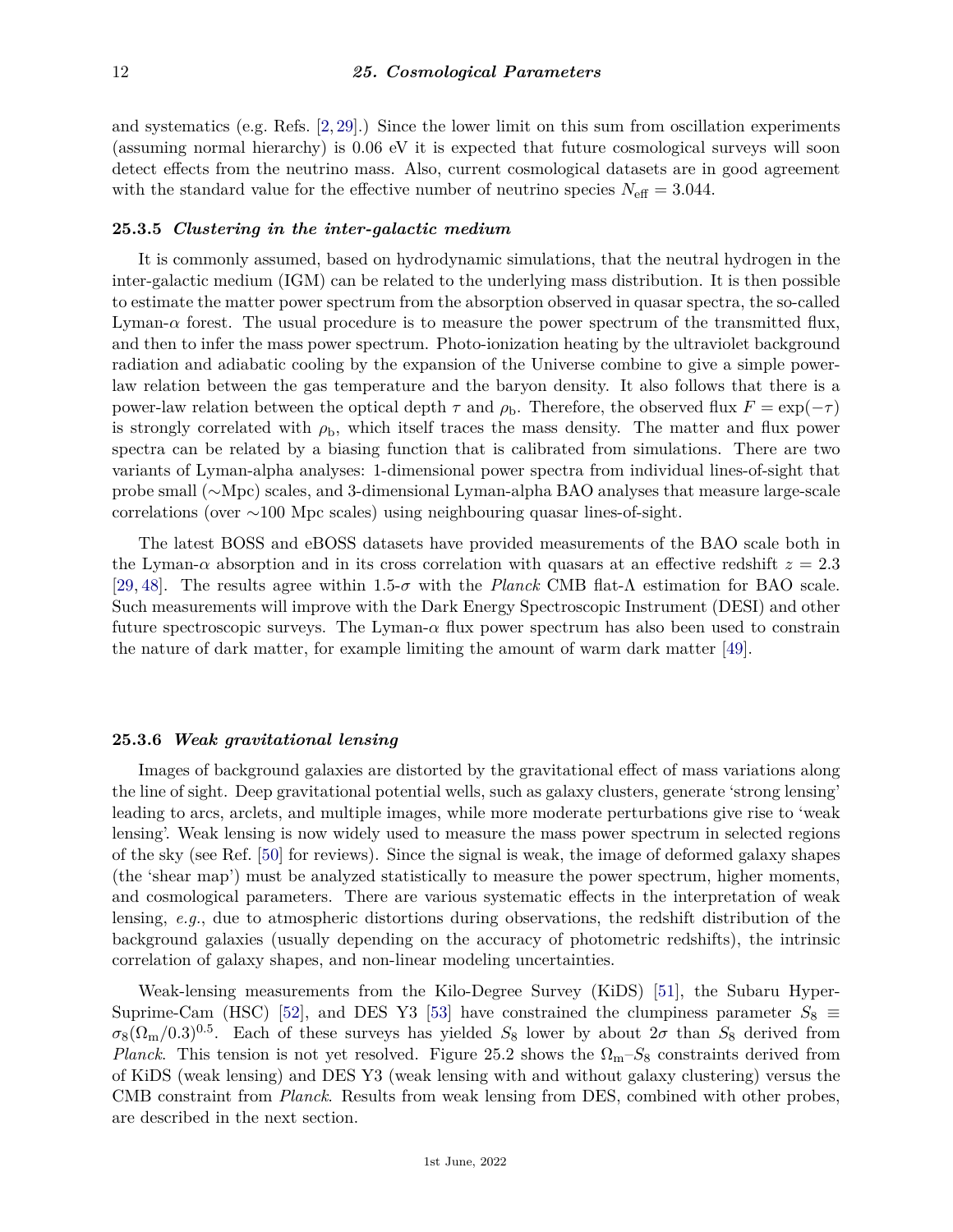

**Figure 25.2:** Marginalized posterior contours (inner 68% confidence level, outer 95% confidence level) in the  $\Omega_{\rm m}$ –*S*<sub>8</sub> plane. The plot shows a subset of the cases shown in Figure 19 of Ref. [\[28\]](#page-16-18): KiDS weak lensing alone, DES Y3 weak lensing alone, DES Y3 combined weak lensing and galaxy clustering (3x2pt), and Planck CMB. Figure courtesy of Michael Troxel and the DES collaboration.

# **25.3.7** *Other probes*

Other probes that have been used to constrain cosmological parameters, but that are not presently competitive in terms of accuracy, are the integrated Sachs-Wolfe effect [\[54,](#page-17-14)[55\]](#page-17-15), the number density or composition of galaxy clusters [\[56\]](#page-17-16), and galaxy peculiar velocities which probe the mass fluctuations in the local Universe [\[57\]](#page-17-17).

# **25.4 Bringing probes together**

Although it contains two ingredients—dark matter and dark energy—which have not yet been verified by laboratory experiments, the ΛCDM model is almost universally accepted by cosmologists as the best description of the present data. The approximate values of some of the key parameters are  $\Omega_{\rm b} \simeq 0.05$ ,  $\Omega_{\rm c} \simeq 0.25$ ,  $\Omega_{\Lambda} \simeq 0.70$ , and a Hubble constant  $h \simeq 0.70$ . The spatial geometry is very close to flat (and usually assumed to be precisely flat), and the initial perturbations Gaussian, adiabatic, and nearly scale-invariant.

The most powerful data source is the CMB, which on its own supports all these main tenets. Values for some parameters, as given in Ref. [\[2\]](#page-15-1), are reproduced in Table 25.1. These particular results presume a flat Universe. The constraints are somewhat strengthened by adding additional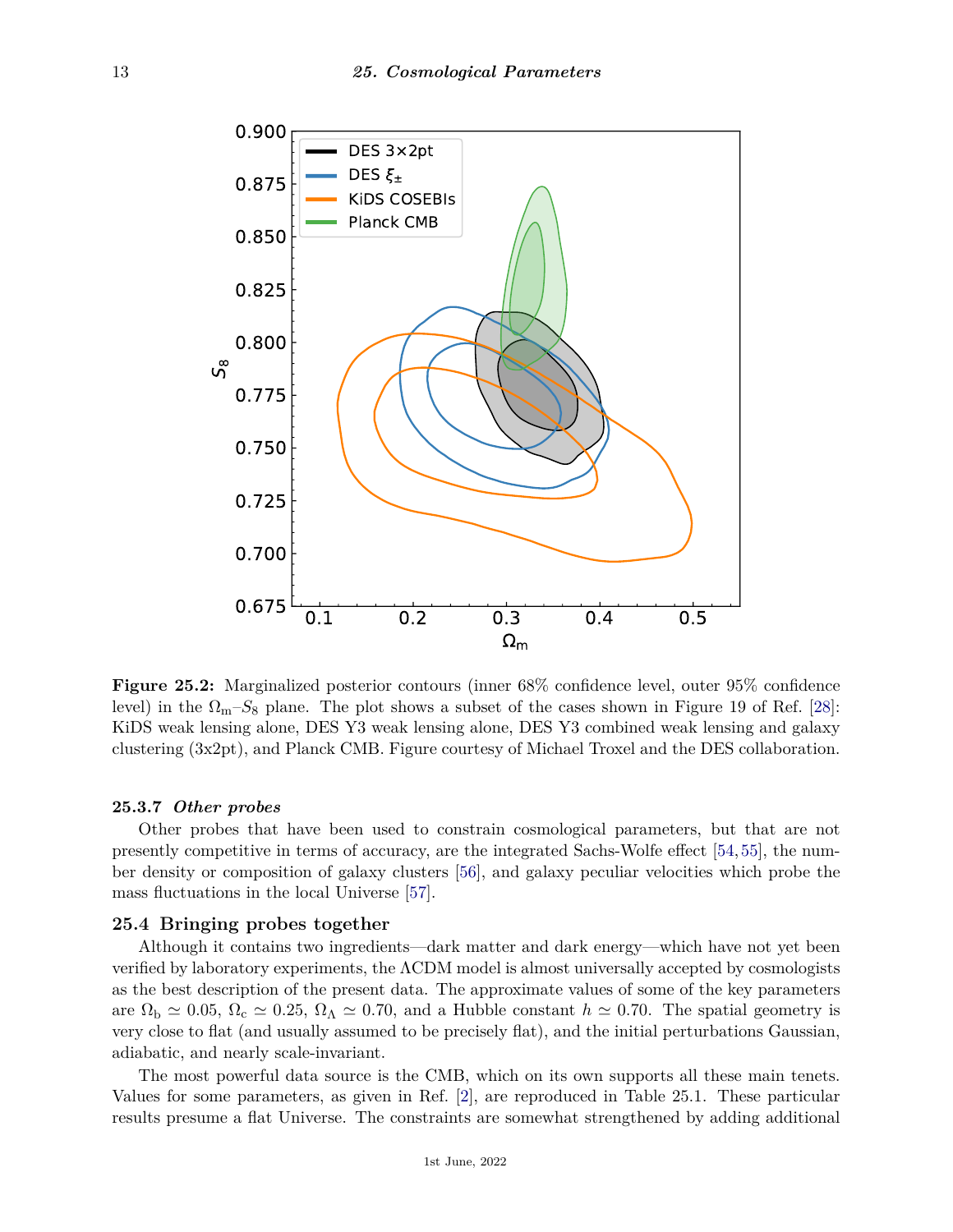data-sets, BAO being shown in the Table as an example, though most of the constraining power resides in the CMB data. Similar constraints at lower precision were previously obtained by the *WMAP* collaboration.

**Table 25.1:** Parameter constraints reproduced from Ref. [\[2\]](#page-15-1) (Table 2, column 5), with some additional rounding. Both columns assume the ΛCDM cosmology with a power-law initial spectrum, no tensors, spatial flatness, a cosmological constant as dark energy, and the sum of neutrino masses fixed to 0.06 eV. Above the line are the six parameter combinations actually fit to the data ( $\theta_{MC}$  is a measure of the sound horizon at last scattering); those below the line are derived from these. The first column uses *Planck* primary CMB data plus the *Planck* measurement of CMB lensing. This column gives our present recommended values. The second column adds in data from a compilation of BAO measurements described in Ref. [\[2\]](#page-15-1). The perturbation amplitude  $\Delta_{\mathcal{R}}^2$  (denoted  $A_s$  in the original paper) is specified at the scale  $0.05 \,\mathrm{Mpc}^{-1}$ . Uncertainties are shown at 68% confidence.

| Planck TT,TE,EE+lowE+lensing<br>$+BAO$ |                       |                       |
|----------------------------------------|-----------------------|-----------------------|
|                                        |                       |                       |
| $\Omega_{\rm b}h^2$                    | $0.02237 \pm 0.00015$ | $0.02242 \pm 0.00014$ |
| $\Omega_{\rm c}h^2$                    | $0.1200 \pm 0.0012$   | $0.1193 \pm 0.0009$   |
| $100 \, \theta_{\rm MC}$               | $1.0409 \pm 0.0003$   | $1.0410 \pm 0.0003$   |
| $n_{\rm s}$                            | $0.965 \pm 0.004$     | $0.966 \pm 0.004$     |
| $\tau$                                 | $0.054 \pm 0.007$     | $0.056 \pm 0.007$     |
| $\ln(10^{10}\Delta_{\mathcal{R}}^2)$   | $3.044 \pm 0.014$     | $3.047 \pm 0.014$     |
| h.                                     | $0.674 \pm 0.005$     | $0.677 \pm 0.004$     |
| $\sigma_8$                             | $0.811 \pm 0.006$     | $0.810 \pm 0.006$     |
| $\Omega_{\rm m}$                       | $0.315 \pm 0.007$     | $0.311 \pm 0.006$     |
| $\Omega_{\Lambda}$                     | $0.685 \pm 0.007$     | $0.689 \pm 0.006$     |

If the assumption of spatial flatness is lifted, it turns out that the primary CMB on its own constrains the spatial curvature fairly weakly, due to a parameter degeneracy in the angular-diameter distance. However, inclusion of other data readily removes this degeneracy. Simply adding the *Planck* lensing measurement, and with the assumption that the dark energy is a cosmological constant, yields a 68% confidence constraint on  $\Omega_{\text{tot}} \equiv \sum \Omega_i + \Omega_{\Lambda} = 1.011 \pm 0.006$  and further adding BAO makes it  $0.9993 \pm 0.0019$  [\[2\]](#page-15-1). Results of this type are normally taken as justifying the restriction to flat cosmologies.

One derived parameter that is very robust is the age of the Universe, since there is a useful coincidence that for a flat Universe the position of the first peak is strongly correlated with the age. The CMB data give  $13.797 \pm 0.023$  Gyr (assuming flatness). This is in good agreement with the ages of the oldest globular clusters and with radioactive dating.

The baryon density  $\Omega_{\rm b}$  is now measured with high accuracy from CMB data alone, and is consistent with and more precise than the determination from BBN. The value quoted in the Big-Bang Nucleosynthesis chapter in this volume is  $\Omega_{\rm b}h^2 = 0.0224 \pm 0.0007$ .

While  $\Omega_{\Lambda}$  is measured to be non-zero with very high confidence, there is no evidence of evolution of the dark energy density. As described in the Dark Energy chapter in this volume a combination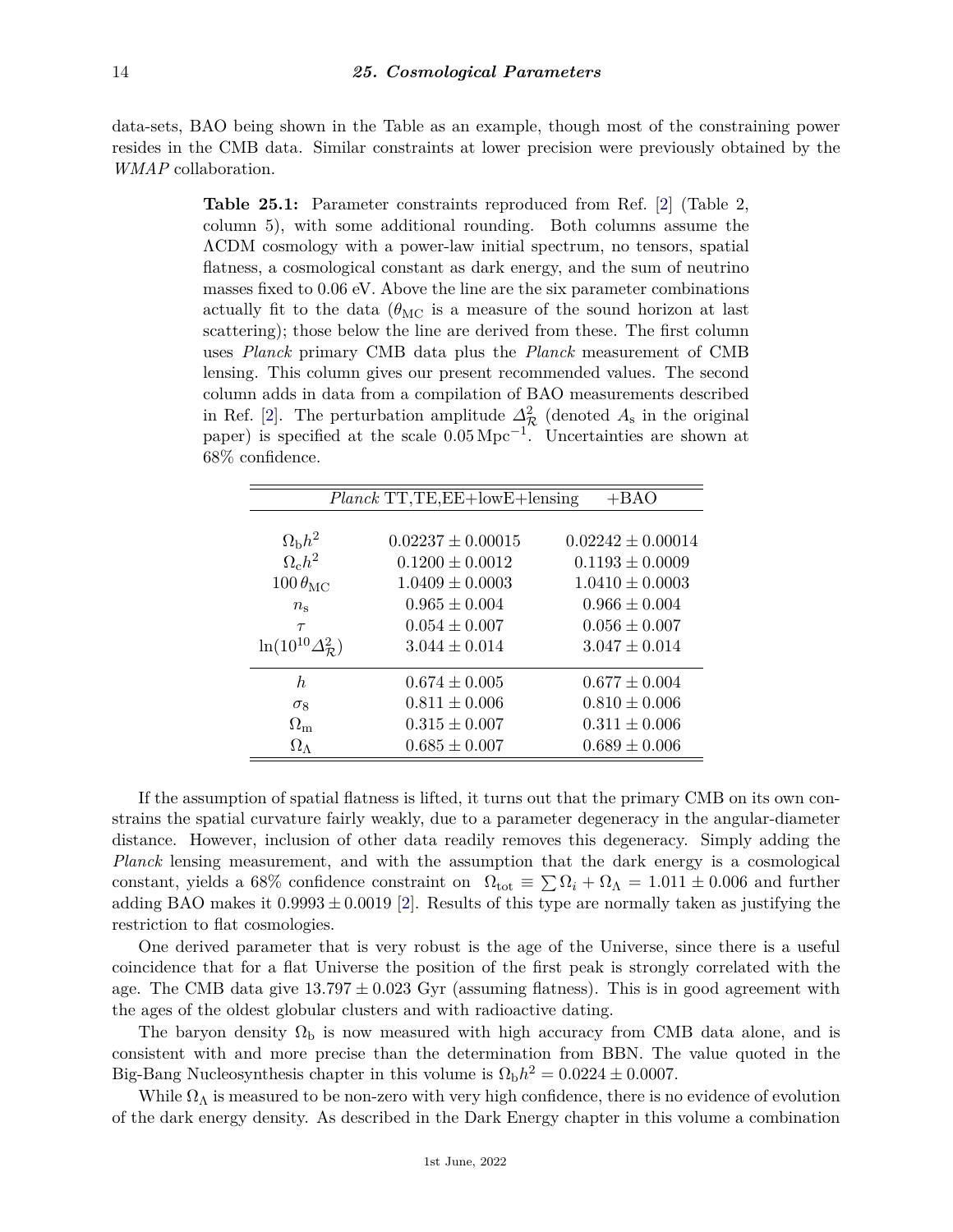of CMB, SN, and BAO measurements, assuming a flat Universe, found  $w = -1.03 \pm 0.03$  [\[29\]](#page-16-19), consistent with the cosmological constant case  $w = -1$ . Allowing more complicated forms of dark energy weakens the limits.

The data provide strong support for the main predictions of the simplest inflation models: spatial flatness and adiabatic, Gaussian, nearly scale-invariant density perturbations. But it is disappointing that there is no sign of primordial gravitational waves; combining *Planck* and *WMAP* with BICEP2/Keck Array BK18 data (plus BAO data to help constrain *n*s) gives a 95% confidence upper limit of *r <* 0*.*036 at the scale 0*.*05 Mpc−<sup>1</sup> [\[58\]](#page-17-18). The density perturbation spectral index is clearly required to be less than one by current data, though the strength of that conclusion can weaken if additional parameters are included in the model fits.

Tests have been made for various types of non-Gaussianity, a particular example being a parameter  $f_{NL}$  that measures a quadratic contribution to the perturbations. Various non-Gaussian shapes are possible (see Ref. [\[59\]](#page-17-19) for details), and current constraints on the popular 'local', 'equilateral', and 'orthogonal' types (combining CMB temperature and polarization data) are  $f_{\text{NL}}^{\text{local}} = -1 \pm 5$ ,  $f_{\text{NL}}^{\text{equil}} = -26 \pm 47$ , and  $f_{\text{NL}}^{\text{ortho}} = -38 \pm 24$  respectively (these look weak, but prominent non-Gaussianity requires the product  $f_{\rm NL}\Delta_{\mathcal{R}}$  to be large, and  $\Delta_{\mathcal{R}}$  is of order 10<sup>-5</sup>). Clearly none of these give any indication of primordial non-Gaussianity.

While the above results come from the CMB alone, other probes are becoming competitive (especially when considering more complex cosmological models), and so combination of data from different sources is of growing importance. We note that it has become fashionable to combine probes at the level of power-spectrum data vectors, taking into account nuisance parameters in each type of measurement. Discussions on 'tension' in resulting cosmological parameters depend on the statistical approaches used. Commonly the cosmology community works within the Bayesian framework, and assesses agreement amongst data sets with respect to a model via Bayesian Evidence, essentially the denominator in Bayes's theorem.

As an example of results, combining DES Y3 (position–position clustering, galaxy–galaxy lensing, and weak lensing shear) with *Planck*, BAO and RSD measurements from eBOSS, and type Ia supernovae from the Pantheon dataset compilation has shown the datasets to be mutually compatible and yields very tight constraints on cosmological parameters:  $S_8 \equiv \sigma_8(\Omega_\text{m}/0.3)^{0.5} = 0.812 \pm 0.008$ , and  $\Omega_{\rm m}$  = 0.306<sup>+0.004</sup> in  $\Lambda$ CDM, and  $w = -1.03 \pm 0.03$  in  $w$ CDM [\[28\]](#page-16-18) matching the constraint in Ref. [\[29\]](#page-16-19). The combined measurement of the Hubble constant within ΛCDM gives  $H_0 = 68.0^{+0.4}_{-0.3}$  km s<sup>-1</sup> Mpc<sup>-1</sup>, still leaving substantial tension with the SH0ES measurement described earlier. Future analyses and the next generation of surveys will test for deviations from ΛCDM, for example epoch-dependent *w*(*z*) and modifications to General Relativity.

# **25.5 Outlook for the future**

The concordance model is now well-established, and there seems little room left for any dramatic revision of this paradigm. A measure of the strength of that statement is how difficult it has proven to formulate convincing alternatives.

Should there indeed be no major revision of the current paradigm, we can expect future developments to take one of two directions. Either the existing parameter set will continue to prove sufficient to explain the data, with the parameters subject to ever-tightening constraints, or it will become necessary to deploy new parameters. The latter outcome would be very much the more interesting, offering a route towards understanding new physical processes relevant to the cosmological evolution. There are many possibilities on offer for striking discoveries, for example:

• the cosmological effects of a neutrino mass may be unambiguously detected, shedding light on fundamental neutrino properties;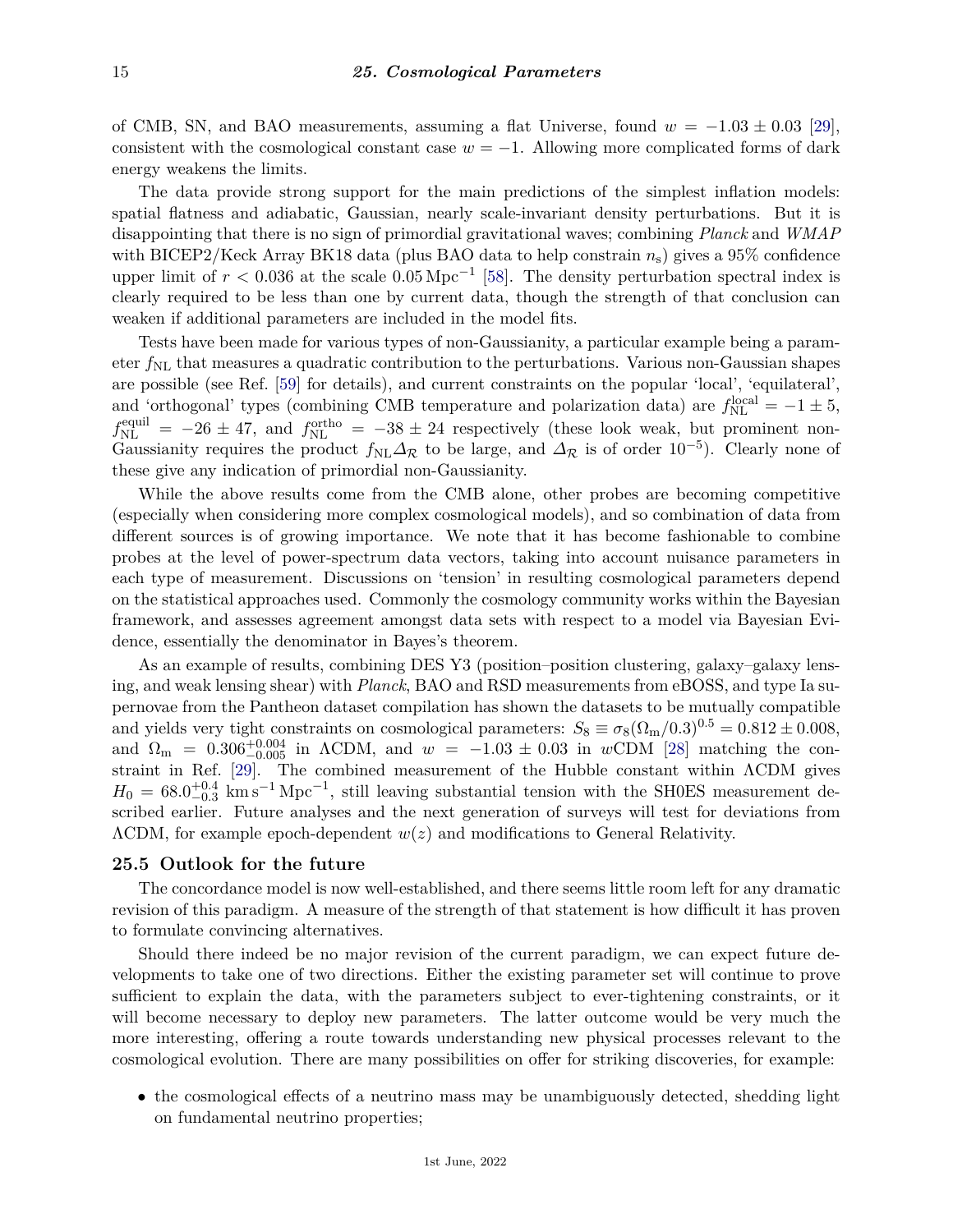- detection of primordial non-Gaussianities would indicate that non-linear processes influence the perturbation generation mechanism;
- detection of variation in the dark-energy density (*i.e.*,  $w \neq -1$ ) would provide much-needed experimental input into its nature.

These provide more than enough motivation for continued efforts to test the cosmological model and improve its accuracy. Over the coming years, there are a wide range of new observations that will bring further precision to cosmological studies. Indeed, there are far too many for us to be able to mention them all here, and so we will just highlight a few areas.

The CMB observations will improve in several directions. A current frontier is the study of polarization, for which power spectrum measurements have now been made by several experiments. Detection of primordial *B*-mode anisotropies is the next major goal and a variety of projects are targeting this, though theory gives little guidance as to the likely signal level. Future CMB projects that are approved include *LiteBIRD* and the Simons Observatory.

An impressive array of cosmology surveys are already operational, under construction, or proposed, including the ground-based Hyper Suprime Camera (HSC) and Rubin-LSST imaging surveys, spectroscopic surveys such as DESI and space missions *Euclid* and the Roman Wide-Field Infrared Survey (WFIRST).

An exciting area for the future is radio surveys of the redshifted 21-cm line of hydrogen. Because of the intrinsic narrowness of this line, by tuning the bandpass the emission from narrow redshift slices of the Universe will be measured to extremely high redshift, probing the details of the reionization process at redshifts up to perhaps 20, as well as measuring large-scale features such as the BAOs. LOFAR and CHIME are the first instruments able to do this and have begun operations. In the longer term, the Square Kilometre Array (SKA) will take these studies to a precision level.

The development of the first precision cosmological model is a major achievement. However, it is important not to lose sight of the motivation for developing such a model, which is to understand the underlying physical processes at work governing the Universe's evolution. From that perspective, progress has been much less dramatic. For instance, there are many proposals for the nature of the dark matter, but no consensus as to which is correct. The nature of the dark energy remains a mystery. Even the baryon density, now measured to an accuracy of a percent, lacks an underlying theory able to predict it within orders of magnitude. Precision cosmology may have arrived, but at present many key questions remain to motivate and challenge the cosmology community.

### <span id="page-15-0"></span>*References*

- <span id="page-15-1"></span>[1] Planck Collab. 2018 Results I, [Astron. Astrophys.](http://doi.org/10.1051/0004-6361/201833880) **641**[, A1](http://doi.org/10.1051/0004-6361/201833880) (2020), [\[arXiv:1807.06205\].](https://arxiv.org/abs/1807.06205)
- [2] Planck Collab. 2018 Results VI, [Astron. Astrophys.](http://doi.org/10.1051/0004-6361/201833910) **641**[, A6](http://doi.org/10.1051/0004-6361/201833910) (2020), [\[arXiv:1807.06209\].](https://arxiv.org/abs/1807.06209)
- <span id="page-15-2"></span>[3] C. L. Bennett *et al.* (WMAP), [Astrophys. J. Suppl.](http://doi.org/10.1088/0067-0049/208/2/20) **[208](http://doi.org/10.1088/0067-0049/208/2/20)**, 20 (2013), [\[arXiv:1212.5225\].](https://arxiv.org/abs/1212.5225)
- <span id="page-15-3"></span>[4] G. Hinshaw *et al.* (WMAP), [Astrophys. J. Suppl.](http://doi.org/10.1088/0067-0049/208/2/19) **[208](http://doi.org/10.1088/0067-0049/208/2/19)**, 19 (2013), [\[arXiv:1212.5226\].](https://arxiv.org/abs/1212.5226)
- <span id="page-15-4"></span>[5] S. Fukuda *et al.* (Super-Kamiokande), [Phys. Rev. Lett.](http://doi.org/10.1103/PhysRevLett.85.3999) **85**[, 3999](http://doi.org/10.1103/PhysRevLett.85.3999) (2000), [\[hep-ex/0009001\];](https://arxiv.org/abs/hep-ex/0009001) Q. R. Ahmad *et al.* (SNO), [Phys. Rev. Lett.](http://doi.org/10.1103/PhysRevLett.87.071301) **87**[, 071301](http://doi.org/10.1103/PhysRevLett.87.071301) (2001), [\[arXiv:nucl-ex/0106015\].](https://arxiv.org/abs/nucl-ex/0106015)
- <span id="page-15-6"></span><span id="page-15-5"></span>[6] E.W. Kolb and M.S. Turner, *The Early Universe*, Addison–Wesley (Redwood City, 1990).
- [7] D.H. Lyth and A.R. Liddle, *The Primordial Density Perturbation*, Cambridge University Press (2009).
- <span id="page-15-7"></span>[8] A. R. Liddle and D. H. Lyth, [Phys. Lett.](http://doi.org/10.1016/0370-2693(92)91393-N) **[B291](http://doi.org/10.1016/0370-2693(92)91393-N)**, 391 (1992), [\[arXiv:astro-ph/9208007\].](https://arxiv.org/abs/astro-ph/9208007)
- <span id="page-15-8"></span>[9] A. Lewis, A. Challinor and A. Lasenby, [Astrophys. J.](http://doi.org/10.1086/309179) **538**[, 473](http://doi.org/10.1086/309179) (2000), [\[arXiv:astro](https://arxiv.org/abs/astro-ph/9911177)[ph/9911177\];](https://arxiv.org/abs/astro-ph/9911177) D. Blas, J. Lesgourgues and T. Tram, [JCAP](http://doi.org/10.1088/1475-7516/2011/07/034) **[1107](http://doi.org/10.1088/1475-7516/2011/07/034)**, 034 (2011), [\[arXiv:1104.2933\].](https://arxiv.org/abs/1104.2933)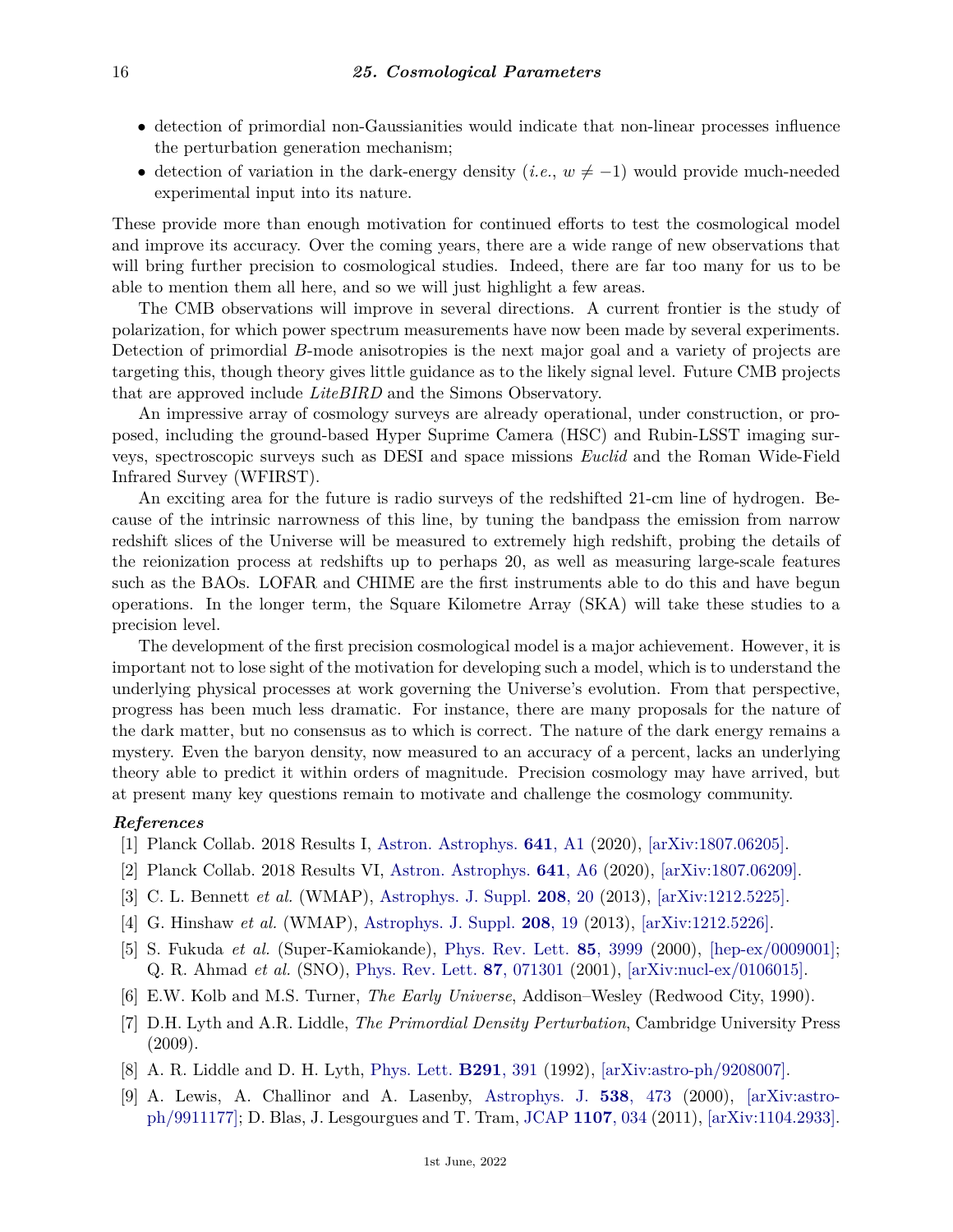- <span id="page-16-0"></span>[10] D. J. Fixsen, [Astrophys. J.](http://doi.org/10.1088/0004-637X/707/2/916) **707**[, 916](http://doi.org/10.1088/0004-637X/707/2/916) (2009), [\[arXiv:0911.1955\].](https://arxiv.org/abs/0911.1955)
- <span id="page-16-1"></span>[11] M. Hobson et al. (eds). *Bayesian Methods in Cosmology*, Cambridge University Press (2009).
- <span id="page-16-2"></span>[12] A. Kosowsky and M. S. Turner, [Phys. Rev.](http://doi.org/10.1103/PhysRevD.52.R1739) **D52**[, R1739](http://doi.org/10.1103/PhysRevD.52.R1739) (1995), [\[arXiv:astro-ph/9504071\].](https://arxiv.org/abs/astro-ph/9504071)
- <span id="page-16-3"></span>[13] K. A. Malik and D. Wands, [Phys. Rept.](http://doi.org/10.1016/j.physrep.2009.03.001) **[475](http://doi.org/10.1016/j.physrep.2009.03.001)**, 1 (2009), [\[arXiv:0809.4944\].](https://arxiv.org/abs/0809.4944)
- <span id="page-16-5"></span><span id="page-16-4"></span>[14] Planck Collab. 2013 Results XXV, [Astron. Astrophys.](http://doi.org/10.1051/0004-6361/201321621) **571**[, A25](http://doi.org/10.1051/0004-6361/201321621) (2014), [\[arXiv:1303.5085\].](https://arxiv.org/abs/1303.5085)
- [15] D. H. Lyth and D. Wands, [Phys. Lett.](http://doi.org/10.1016/S0370-2693(01)01366-1) **[B524](http://doi.org/10.1016/S0370-2693(01)01366-1)**, 5 (2002), [\[hep-ph/0110002\];](https://arxiv.org/abs/hep-ph/0110002) K. Enqvist and M. S. Sloth, [Nucl. Phys.](http://doi.org/10.1016/S0550-3213(02)00043-3) **[B626](http://doi.org/10.1016/S0550-3213(02)00043-3)**, 395 (2002), [\[hep-ph/0109214\];](https://arxiv.org/abs/hep-ph/0109214) T. Moroi and T. Takahashi, [Phys. Lett.](http://doi.org/10.1016/S0370-2693(02)02070-1) **[B522](http://doi.org/10.1016/S0370-2693(02)02070-1)**, 215 (2001), [Erratum: Phys. Lett.B539,303(2002)], [\[hep-ph/0110096\].](https://arxiv.org/abs/hep-ph/0110096)
- <span id="page-16-6"></span>[16] J. J. Bennett *et al.*, [JCAP](http://doi.org/10.1088/1475-7516/2021/04/073) **04**[, 073](http://doi.org/10.1088/1475-7516/2021/04/073) (2021), [\[arXiv:2012.02726\].](https://arxiv.org/abs/2012.02726)
- <span id="page-16-7"></span>[17] S. Riemer-Sorensen, D. Parkinson and T. M. Davis, [Publ. Astron. Soc. Austral.](http://doi.org/10.1017/pas.2013.005) **30**[, e029](http://doi.org/10.1017/pas.2013.005) (2013), [\[arXiv:1301.7102\].](https://arxiv.org/abs/1301.7102)
- <span id="page-16-8"></span>[18] J. K. Webb *et al.*, [Phys. Rev. Lett.](http://doi.org/10.1103/PhysRevLett.107.191101) **107**[, 191101](http://doi.org/10.1103/PhysRevLett.107.191101) (2011), [\[arXiv:1008.3907\];](https://arxiv.org/abs/1008.3907) J. A. King *et al.*, [Mon. Not. Roy. Astron. Soc.](http://doi.org/10.1111/j.1365-2966.2012.20852.x) **422**[, 3370](http://doi.org/10.1111/j.1365-2966.2012.20852.x) (2012), [\[arXiv:1202.4758\];](https://arxiv.org/abs/1202.4758) P. Molaro *et al.*, Astron. & Astrophys. **555**, 68 (2013).
- <span id="page-16-9"></span>[19] Planck Collab. 2015 Results XVIII, [Astron. Astrophys.](http://doi.org/10.1051/0004-6361/201525829) **594**[, A18](http://doi.org/10.1051/0004-6361/201525829) (2016), [\[arXiv:1502.01593\].](https://arxiv.org/abs/1502.01593)
- <span id="page-16-10"></span>[20] W. L. Freedman *et al.* (HST), [Astrophys. J.](http://doi.org/10.1086/320638) **[553](http://doi.org/10.1086/320638)**, 47 (2001), [\[arXiv:astro-ph/0012376\].](https://arxiv.org/abs/astro-ph/0012376)
- <span id="page-16-11"></span>[21] A. G. Riess *et al.*, [Astrophys. J. Lett.](http://doi.org/10.3847/2041-8213/abdbaf) **908**[, 1, L6](http://doi.org/10.3847/2041-8213/abdbaf) (2021), [\[arXiv:2012.08534\].](https://arxiv.org/abs/2012.08534)
- <span id="page-16-12"></span>[22] W. L. Freedman (2021), [\[arXiv:2106.15656\].](https://arxiv.org/abs/2106.15656)
- <span id="page-16-13"></span>[23] S. Birrer *et al.*, [Astron. Astrophys.](http://doi.org/10.1051/0004-6361/202038861) **643**[, A165](http://doi.org/10.1051/0004-6361/202038861) (2020), [\[arXiv:2007.02941\].](https://arxiv.org/abs/2007.02941)
- <span id="page-16-14"></span>[24] K. C. Wong *et al.* (2019), [\[arXiv:1907.04869\].](https://arxiv.org/abs/1907.04869)
- <span id="page-16-15"></span>[25] B. P. Abbott *et al.* (LIGO Scientific, Virgo, 1M2H, Dark Energy Camera GW-E, DES, DLT40, Las Cumbres Observatory, VINROUGE, MASTER), [Nature](http://doi.org/10.1038/nature24471) **551**[, 7678, 85](http://doi.org/10.1038/nature24471) (2017), [\[arXiv:1710.05835\].](https://arxiv.org/abs/1710.05835)
- <span id="page-16-17"></span><span id="page-16-16"></span>[26] A. Palmese *et al.* (DES), [Astrophys. J. Lett.](http://doi.org/10.3847/2041-8213/abaeff) **900**[, 2, L33](http://doi.org/10.3847/2041-8213/abaeff) (2020), [\[arXiv:2006.14961\].](https://arxiv.org/abs/2006.14961)
- <span id="page-16-18"></span>[27] E. Macaulay *et al.* (DES), [Mon. Not. Roy. Astron. Soc.](http://doi.org/10.1093/mnras/stz978) **486**[, 2, 2184](http://doi.org/10.1093/mnras/stz978) (2019), [\[arXiv:1811.02376\].](https://arxiv.org/abs/1811.02376)
- <span id="page-16-19"></span>[28] T. M. C. Abbott *et al.* (DES) (2021), [\[arXiv:2105.13549\].](https://arxiv.org/abs/2105.13549)
- [29] S. Alam *et al.* (eBOSS), [Phys. Rev. D](http://doi.org/10.1103/PhysRevD.103.083533) **103**[, 8, 083533](http://doi.org/10.1103/PhysRevD.103.083533) (2021), [\[arXiv:2007.08991\].](https://arxiv.org/abs/2007.08991)
- <span id="page-16-20"></span>[30] B. Leibundgut, [Ann. Rev. Astron. Astrophys.](http://doi.org/10.1146/annurev.astro.39.1.67) **39**[, 67](http://doi.org/10.1146/annurev.astro.39.1.67) (2001).
- <span id="page-16-21"></span>[31] A. G. Riess *et al.* (Supernova Search Team), [Astron. J.](http://doi.org/10.1086/300499) **116**[, 1009](http://doi.org/10.1086/300499) (1998), [\[arXiv:astro](https://arxiv.org/abs/astro-ph/9805201)[ph/9805201\];](https://arxiv.org/abs/astro-ph/9805201) P. M. Garnavich *et al.* (Supernova Search Team), [Astrophys. J.](http://doi.org/10.1086/306495) **[509](http://doi.org/10.1086/306495)**, 74 (1998), [\[arXiv:astro-ph/9806396\];](https://arxiv.org/abs/astro-ph/9806396) S. Perlmutter *et al.* (Supernova Cosmology Project), [Astrophys. J.](http://doi.org/10.1086/307221) **517**[, 565](http://doi.org/10.1086/307221) (1999), [\[arXiv:astro-ph/9812133\].](https://arxiv.org/abs/astro-ph/9812133)
- <span id="page-16-23"></span><span id="page-16-22"></span>[32] D. M. Scolnic *et al.*, [Astrophys. J.](http://doi.org/10.3847/1538-4357/aab9bb) **859**[, 2, 101](http://doi.org/10.3847/1538-4357/aab9bb) (2018), [\[arXiv:1710.00845\].](https://arxiv.org/abs/1710.00845)
- [33] T. M. C. Abbott *et al.* (DES), [Astrophys. J.](http://doi.org/10.3847/2041-8213/ab04fa) **872**[, 2, L30](http://doi.org/10.3847/2041-8213/ab04fa) (2019), [\[arXiv:1811.02374\].](https://arxiv.org/abs/1811.02374)
- <span id="page-16-24"></span>[34] A. Lewis and S. Bridle, [Phys. Rev.](http://doi.org/10.1103/PhysRevD.66.103511) **D66**[, 103511](http://doi.org/10.1103/PhysRevD.66.103511) (2002), [\[arXiv:astro-ph/0205436\].](https://arxiv.org/abs/astro-ph/0205436)
- <span id="page-16-25"></span>[35] J. Zuntz *et al.*, [Astron. Comput.](http://doi.org/10.1016/j.ascom.2015.05.005) **12**[, 45](http://doi.org/10.1016/j.ascom.2015.05.005) (2015), [\[arXiv:1409.3409\].](https://arxiv.org/abs/1409.3409)
- <span id="page-16-27"></span><span id="page-16-26"></span>[36] E. Krause and T. Eifler, [Mon. Not. Roy. Astron. Soc.](http://doi.org/10.1093/mnras/stx1261) **470**[, 2, 2100](http://doi.org/10.1093/mnras/stx1261) (2017), [\[arXiv:1601.05779\].](https://arxiv.org/abs/1601.05779)
- <span id="page-16-28"></span>[37] N. Kaiser, [Astrophys. J.](http://doi.org/10.1086/184341) **284**[, L9](http://doi.org/10.1086/184341) (1984).
- <span id="page-16-29"></span>[38] A. Dekel and O. Lahav, [Astrophys. J.](http://doi.org/10.1086/307428) **[520](http://doi.org/10.1086/307428)**, 24 (1999), [\[arXiv:astro-ph/9806193\].](https://arxiv.org/abs/astro-ph/9806193)
- [39] D. J. Eisenstein *et al.* (SDSS), [Astrophys. J.](http://doi.org/10.1086/466512) **633**[, 560](http://doi.org/10.1086/466512) (2005), [\[arXiv:astro-ph/0501171\].](https://arxiv.org/abs/astro-ph/0501171)